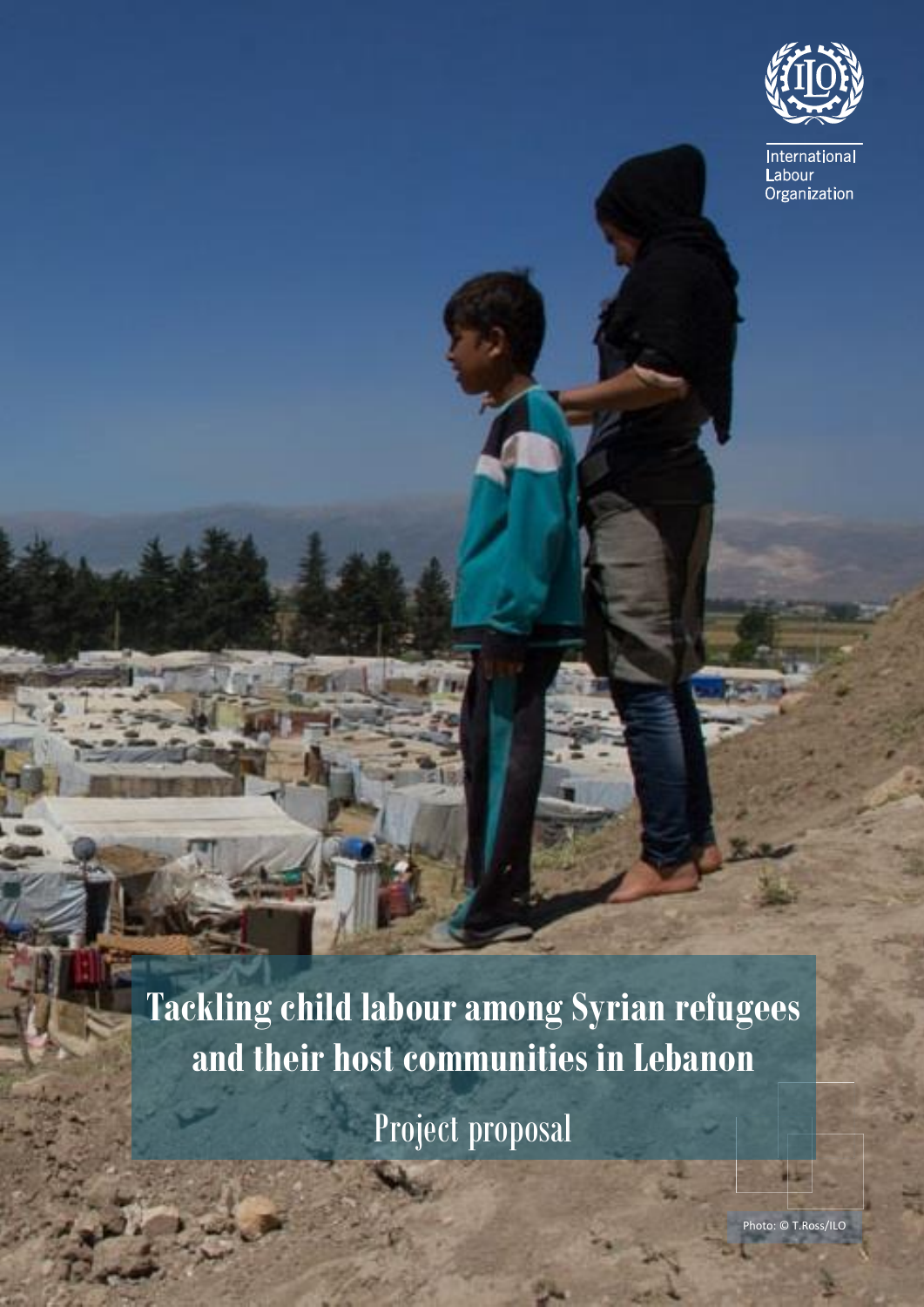



# **PROJECT PROPOSAL**  Tackling child labour among Syrian refugees and their host communities in Lebanon

# **Joint UNICEF/ILO Proposal under the Lebanon Crisis Response Plan**

## **March 2015**

| <b>Project title</b>                           | Tackling child labour among Syrian refugees and their host communities in<br>Lebanon                                                                       |
|------------------------------------------------|------------------------------------------------------------------------------------------------------------------------------------------------------------|
| Location                                       | Urban centres (Beirut, Tripoli, Saida) and Bekaa region                                                                                                    |
| <b>Starting date</b>                           | April 2015                                                                                                                                                 |
| <b>Duration</b>                                | 24 months                                                                                                                                                  |
| <b>Lead agencies</b>                           | <b>ILO and UNICEF</b>                                                                                                                                      |
| Implementing<br>agencies                       | Beyond Association, Mouvement Social, Lebanese Red Cross,                                                                                                  |
| <b>Target beneficiaries</b>                    | At least 20,000 children below the age of 16 involved in or at risk of the<br>worst forms of child labour                                                  |
| <b>Project Components</b>                      | 1.<br>Knowledge generation and awareness-raising<br>2.<br>Capacity building for partners<br>Direct support to vulnerable children and their families<br>3. |
| <b>Alignment with</b><br><b>National Plans</b> | Proposed intervention in line with the current Lebanon Crisis Response Plan<br>(LCRP 2015-2016)                                                            |
| <b>Budget</b>                                  | US\$ 5.3 million                                                                                                                                           |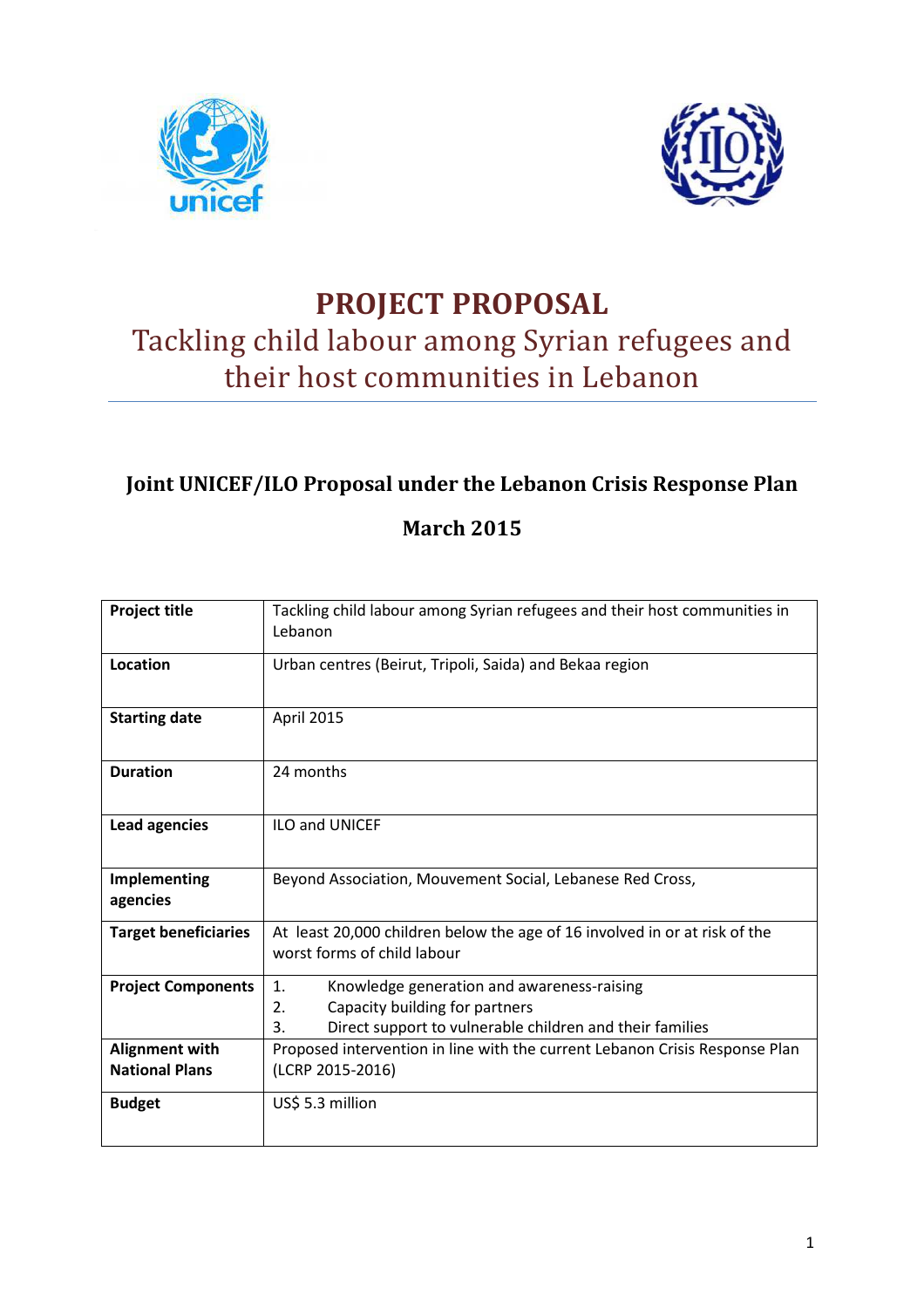# **Table of contents**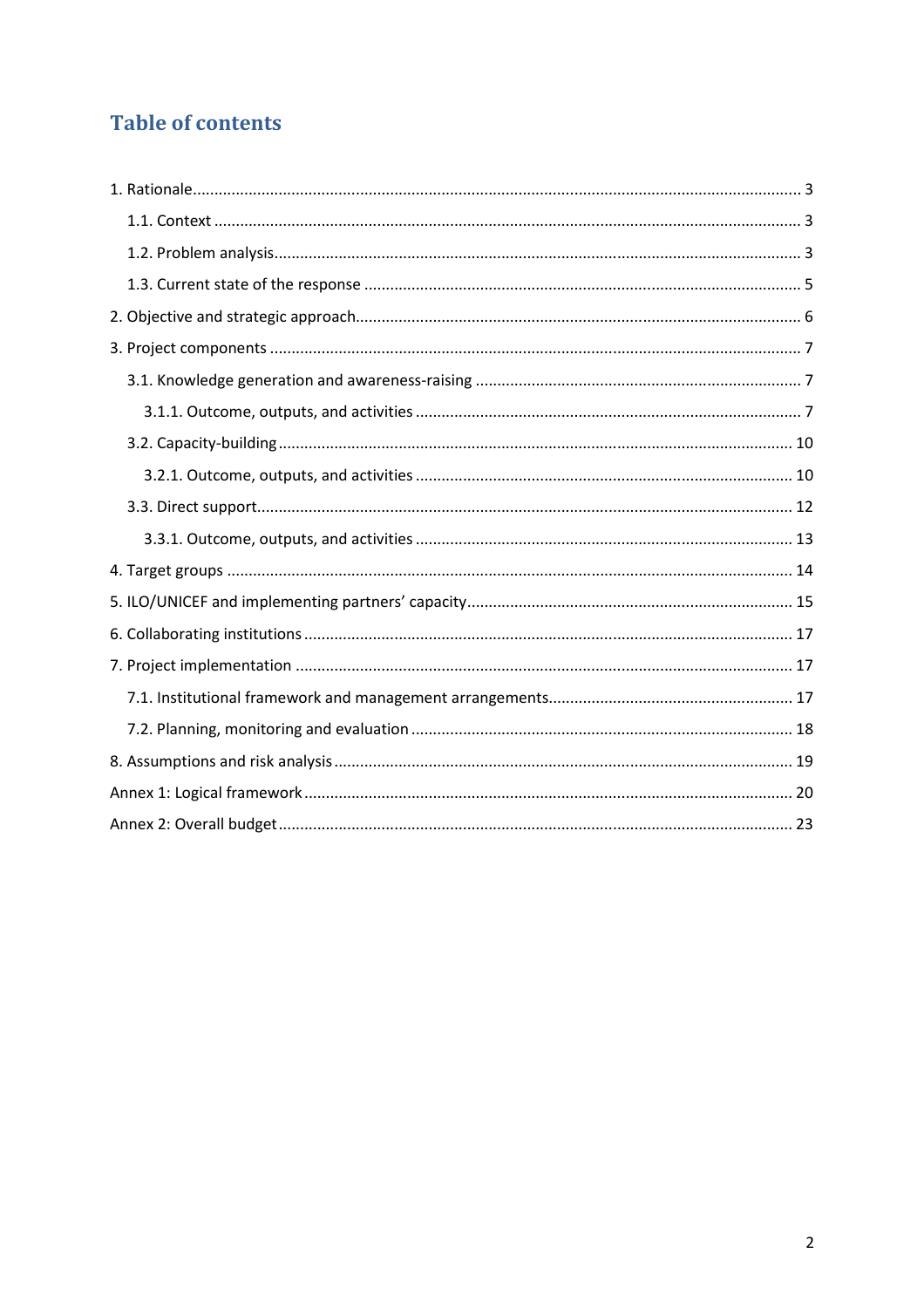### **1. Rationale**

### **1.1. Context**

The Syrian crisis in Lebanon is a massive refugee crisis, which is compounded by an already fragile socioeconomic and political context and by a constrained public system, both in terms of resources and capacity. As the conflict continues, it is projected that 1.5 million Syrian refugees will be living in Lebanon by the end of 2014. Over half of these are children, most of whom are out of school and many of whom have entered the worst forms of child labour, such as bonded labour in agriculture or street-based work in the urban centres.<sup>1</sup>

The Bekaa region is the region within Lebanon that hosts the largest number of Syrian refugees (378,000, or 35 per cent of all refugees), and it is also the region where the majority (75 per cent) of informal tented settlements (ITS) are located. This setting facilitates the massive recruitment of children into child labour, often undertaken by intermediaries and/or camp managers to local employers. Moreover, the Lebanese host communities in Bekaa are among the most vulnerable communities in the country.

In the urban centres of Lebanon, the most visible form of child labour is begging and vending in the streets. A recent research study<sup>2</sup> found that the vast majority of street-based children (79 per cent) were working in the country's two main cities, Greater Beirut and Tripoli, and to a lesser extent in Saida. Over half of the children from the study were between 10 to 14 years old. Preliminary findings suggest that these street-based children are predominantly Syrian refugees and/or trafficked children.

### **1.2. Problem analysis**

l

The difficult economic situation of Syrian refugee households and the fact that the cost of living in Lebanon is considerably higher than Syria has dramatically exacerbated the problem of child labour in Lebanon. It is estimated that 16 per cent of Syrian refugee households in Lebanon are headed by females.<sup>3</sup>

Partly as a result of the lack of a male breadwinner, there has been a large increase in Syrian children going to work at an early age to support themselves and their families. Both boys and girls often start work as early as 6 or 7 years of age. In some cases, working children travel long distances to work places in urban centres or to work in the streets. Adult employers often transport these children and organise their employment.

According to the Child Protection in Emergencies Working Group (CPEWG) in Lebanon, a coalition of NGOs and international agencies working on child protection, the majority of supplemental Syrian refugee household income generated through child labour goes towards paying for food and rent,

<sup>&</sup>lt;sup>1</sup> ILO, Assessment on the impact of Syrian refugees in Lebanon and their employment profile. April 2014.

<sup>2</sup> Joint UNICEF, ILO, Save the Children commissioned study by Consultation and Research Institute, *Children Living and Working on the Streets in Lebanon: Profile and Magnitude.* February 2015, http://www.ilo.org/beirut/media-centre/news/WCMS\_344797/lang--en/index.htm.

<sup>&</sup>lt;sup>3</sup> UNHCR, *Vulnerability assessment of Syrian refugees in Lebanon.* August 2014.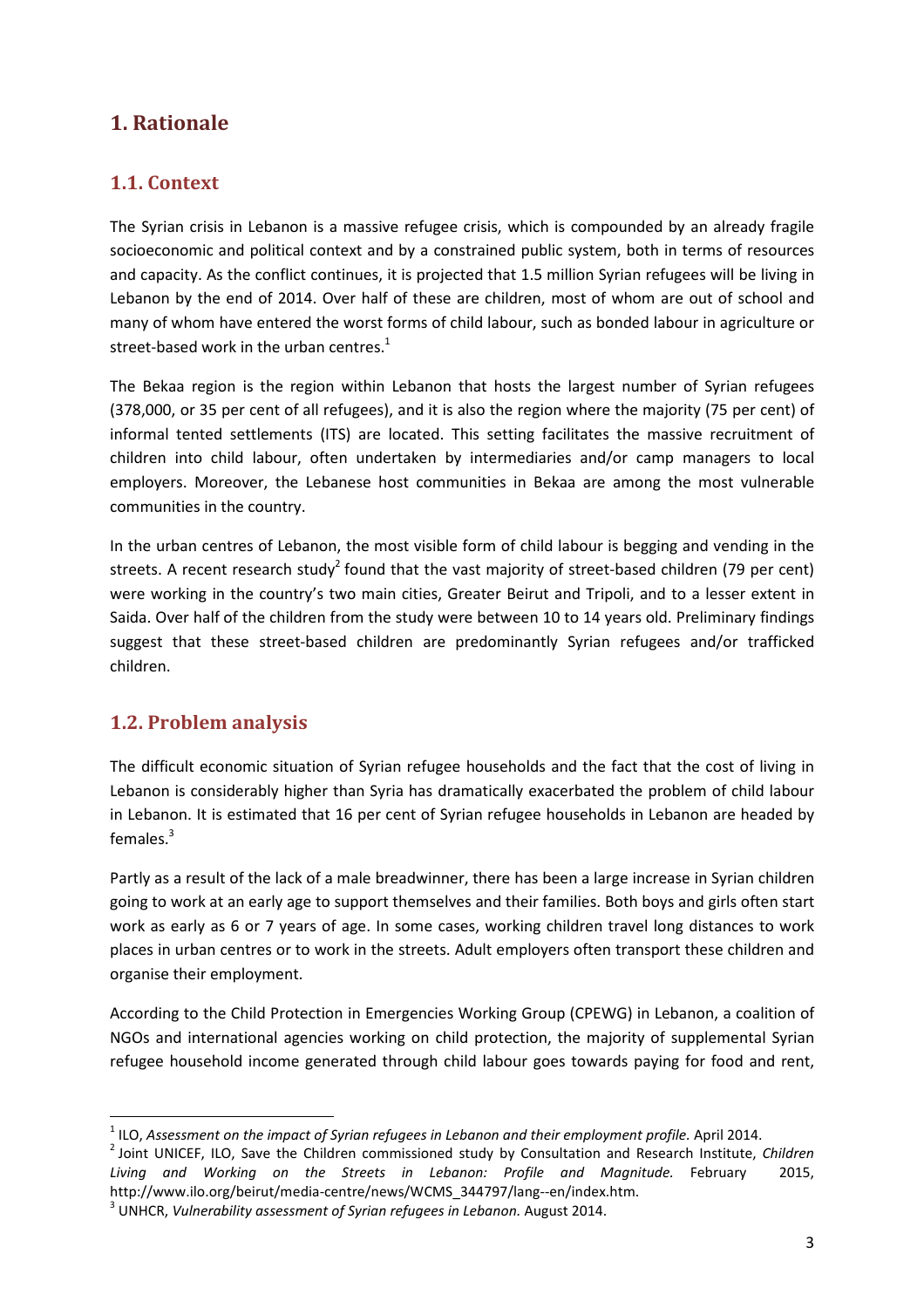the two highest consumption categories for Syrian refugees in Lebanon. Other expenditures include medical bills, transportation, debt repayment and remittances to family members, mainly in Syria.

Syrian refugee households in Lebanon also face serious issues with regard to the provision of education. Despite the best efforts of the Ministry of Education and Higher Education (MEHE) and partners, the overall enrolment of Syrian refugee children remained critically low amongst registered refugees at 38 per cent for primary school-aged children and less than 2 per cent at the secondary level during the 2012-2013 academic year. According to a conservative estimate of the Education Sector Working Group (ESWG), there are currently more than 300,000 out-of-school Syrian refugee children in Lebanon.

Obstacles to education, the financial requirements of Syrian refugee families in Lebanon, and the extensive supply of child labour have all inevitably led to an increase in exploitation of child labourers. This is especially true when Syrian refugee child labourers compete with their Lebanese counterparts, particularly in agriculture and small enterprises. These circumstances have led to children often working for long hours under exploitative and unsafe conditions for wages that are substandard. Boys are accepting any job and getting paid 50% less than the minimum wage (375,000 LP) while girls are getting 175,000 LPB. This does not include any health or other insurance type, and often children are not paid by the employer, and/or suffer from abuse or harassment.<sup>4</sup>

According to the CPEWG, many boys are engaged in dangerous forms of work, including construction and manual labour, metal work and agricultural labour. Girls in paid work are mainly engaged in cleaning, selling goods and agricultural labour.<sup>5</sup> In addition, a national survey<sup>6</sup> on street-based children recently undertaken by the ILO in coordination with UNICEF and Save the Children International documented the prevalence of children, many of whom of a very young age, who work in the streets, especially in the urban centres of Beirut, Tripoli and Saida. According to this survey, the main types of activity of these children were begging (43 per cent) and street vending (37 per cent).

Child labour in Lebanon is often linked with human trafficking from Syria to Lebanon, according to Lebanon's Internal Security Forces and non-governmental organisations working with Syrian refugee child labourers. Needy families in Syria reportedly give up one or more of their children in order for them to work in Lebanon. Children are often left to live together in one room belonging to, or rented by an adult employer. The employers typically disperse trafficked Syrian refugee children on the streets of urban centres during the early hours of the day and collect the children in the evenings.

Other manifestations of the worst forms of child labour that are increasingly being reported in Lebanon are cases of bonded agricultural labour, where intermediaries receive most of the income from child labour, as well as children falling victim to early marriage, child prostitution, drug trafficking, arms dealing and child militancy. Adding to the psychological trauma already impacting many children, the experiences associated with these worst forms of child labour can cause longterm developmental and psychological damage. However, knowledge and data regarding the nature,

l

<sup>4</sup> UNFPA/UNESCO/UNICEF/UNHCR/Save the Children, *Situation analysis of youth in Lebanon affected by the Syrian crisis.* April 2014.

<sup>5</sup> UNHCR, *Lebanon RRP6 monthly update June 2014: Protection.* 

<sup>6</sup> Consultation and Research Institute, *Profile and size of the street-based children in designated areas of Lebanon: Estimating the size of the phenomenon.* August 2014.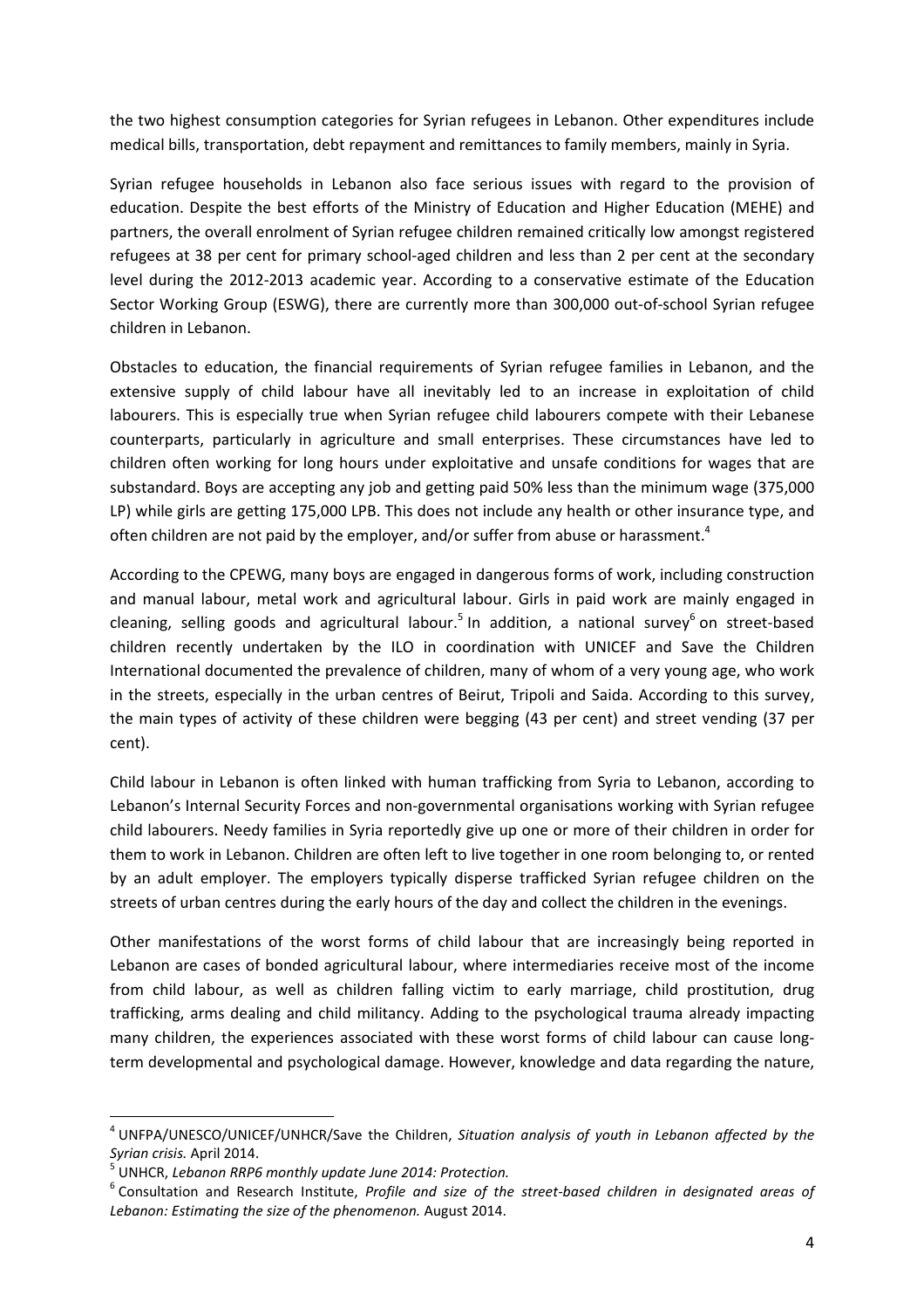magnitude, consequences and emerging trends in the worst forms of child labour, including bonded child labour, and hazardous work in agriculture are currently still insufficient.

At the same time, several qualitative and quantitative studies have documented that the refugee crisis has also put pressure on low-income Lebanese households, especially in communities hosting Syrian refugees. According to the World Bank,<sup>7</sup> a further 170,000 Lebanese citizens could fall into poverty due to the crisis, which could lead to a significant increase in child labour among Lebanese children, too. Competition for jobs in low-income host communities has inevitably increased tensions between Lebanese and Syrians, as well as other migrant labour communities present in Lebanon. Therefore, interventions aimed at alleviating poverty in Lebanon should target host communities and refugees alike.

### **1.3. Current state of the response**

l

Decree No. 8987, endorsed by the Lebanese Government and signed by the President of the Republic in September 2012, prohibits the employment of children under the age of 16 and states that all types of work that may harm the health, safety or morals of children are completely prohibited in Lebanon. It also defines a new list of the most hazardous types of work. The Decree was informed by a study carried out by the Ministry of Labour and the American University of Beirut (Public Health Department) with the support of the ILO.

In September 2013, the Government of Lebanon adopted a National Action Plan (NAP) to Eliminate the Worst Forms of Child Labour in Lebanon by 2016, which coincides with the deadline set by the second ILO Global Report on Child Labour. The Plan was developed by the National Steering Committee Against Child Labour (NSC) under the stewardship of the Ministry of Labour, specifically its Child Labour Unit, and in collaboration with ILO, and was launched by the President of the Republic on 7 November 2013. However, even though the NAP addresses the needs of all children in Lebanon without discrimination, the provisions in the Plan are insufficient for the magnitude of the current Syrian refugee crisis and its continuously increasing number. In terms of a multi-sectoral response to the Syrian crisis, the Lebanon Crisis Response Plan 2015-2016 (LCRP) guides the Government and partners participating in the humanitarian response as well as on prevention of further deterioration of existing infrastructure and support capacity building and resilience. It addresses the needs of refugees and vulnerable host communities alike.

The LCRP is supported by the "A Lost Generation?" Strategy, which aims at renewed public support around the concept of preventing a lost generation. The Strategy has been developed to ensure that a generation of Syrian children – whether living inside the country or abroad as refugees – is provided with the protective environment and learning opportunities it needs to reclaim its childhood. The Strategy aims to shed light on the gravity of the education and protection situation facing Syrian children, with the objective of reversing current trends. It outlines a multiyear comprehensive approach to education and protection for all Syrian children, both inside Syria and in neighbouring countries, as well as for their host communities. The Strategy, which is included in the RRP exercise in Lebanon, covers both immediate humanitarian response interventions as well as longer-term support that will build the resilience of children, communities, the education and protection systems, and infrastructure that are critical to their future.

<sup>7</sup> The World Bank, *Economic and Social Impact Assessment of the Syrian Conflict.* September 2013.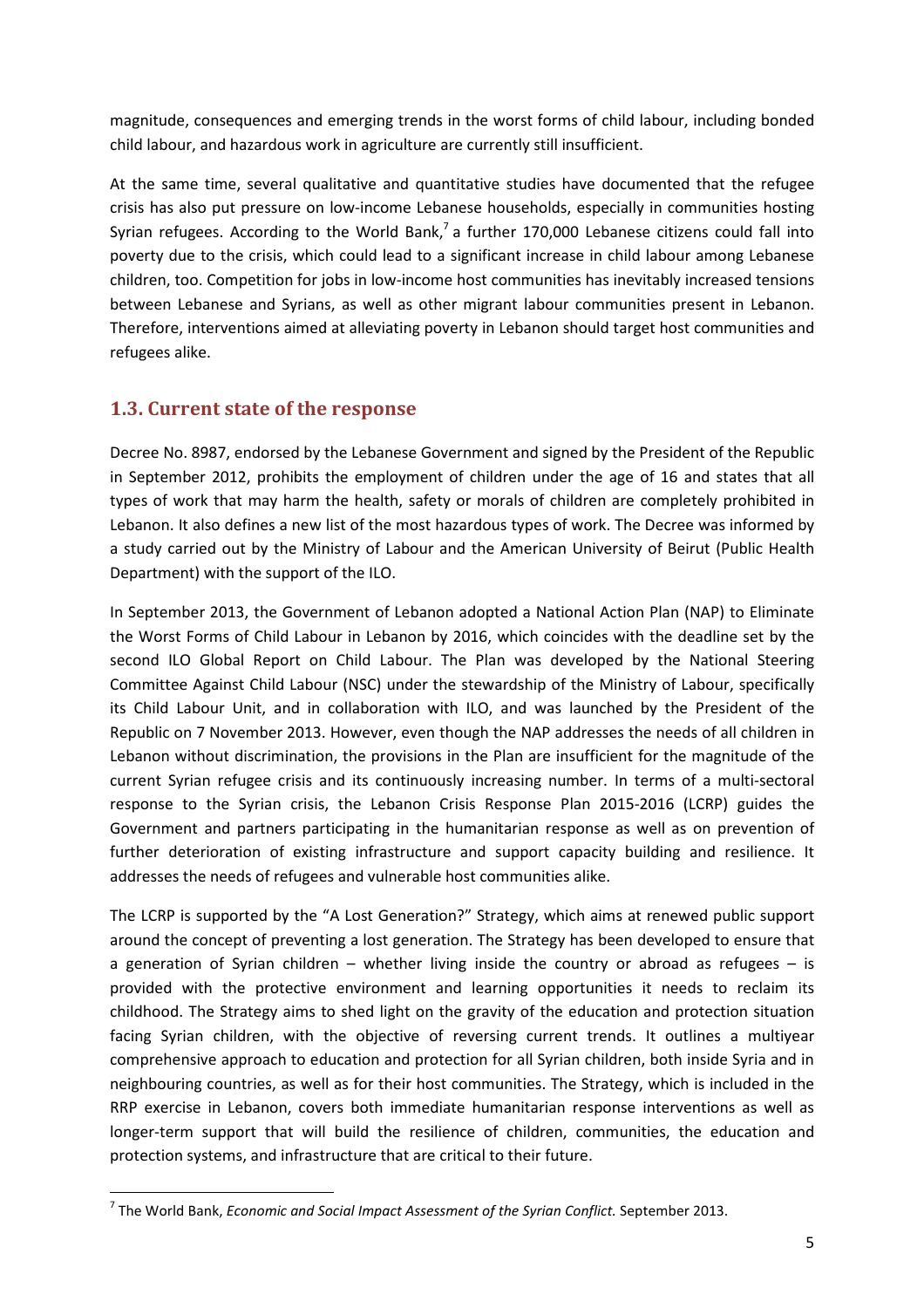The LCRP prioritization process selected factors most likely to affect vulnerability and stability over the coming period. Women and children are among the most vulnerable. Among the three strategic priorities of the LCRP is the need to " reinforce Lebanon's economic and social resilience and processes that promote peace" and more particularly to "restore and expand economic and livelihood opportunities, particularly to vulnerable groups in areas of high refugee concentration through responding to economic vulnerability by centralizing the right of all vulnerable groups to live in dignity and access decent work."

Notwithstanding these important policy advances, the situation of vulnerable households in Lebanon remains extremely worrying, as the most recent Vulnerability Assessment of Syrian Refugees confirmed.<sup>8</sup> In fact, the current level of response (by the Government and international organizations) is still falling short of preventing child labour, withdrawing all children involved in it, especially its worst forms, and providing vulnerable children and their families with vulnerable alternatives. This is in spite of the fact that child labour had appeared as a priority area for intervention in the last assessment of the situation of children that was carried out by the CPEWG.

### **2. Objective and strategic approach**

The **project objective** is to contribute to the elimination of child labour, especially its worst forms, among Syrian refugees and host communities in Lebanon.

In order to achieve this objective, the proposed project will address both the supply of and demand for child labour, building on UNICEF's existing interventions in education and child protection, as well as earlier ILO child labour work. Focussing on the Bekaa region and the urban centres of Beirut, Tripoli, and Saida, the project will integrate with existing national policy frameworks and mechanisms, such as the National Steering Committee Against Child Labour (NSC), its secretariat and main governmental focal point for child labour, the Child labour Unit (CLU) at Ministry of Labour and the National Action Plan for the Elimination of the Worst Forms of Child Labour (NAP) by the end of 2016, as well as the "A Lost Generation?" Strategy.

Given the urgency of the problem, the project will adopt a progressive approach to eliminating child labour, focussing initially on the most vulnerable children, i.e. very young children or working under the most hazardous and exploitative conditions, while paving the way for stepping up the response to contribute to the elimination of all child labour among Syrian and vulnerable Lebanese households.

Against the backdrop of increasing pressure on public services in communities hosting refugees as well as the lack of post-refugee crisis aid to communities as a whole, direct and in-kind support to host communities will receive particular attention. Approximately 50 per cent of the support under this project will be directed at host communities. This support will aid host communities to sustain livelihoods without resorting to child labour, whilst also helping to contain growing hostilities between residents and refugees that stem from competition over employment opportunities, amongst other economic factors**.** 

l

<sup>8</sup> UNHCR, *Vulnerability assessment of Syrian refugees in Lebanon.* August 2014.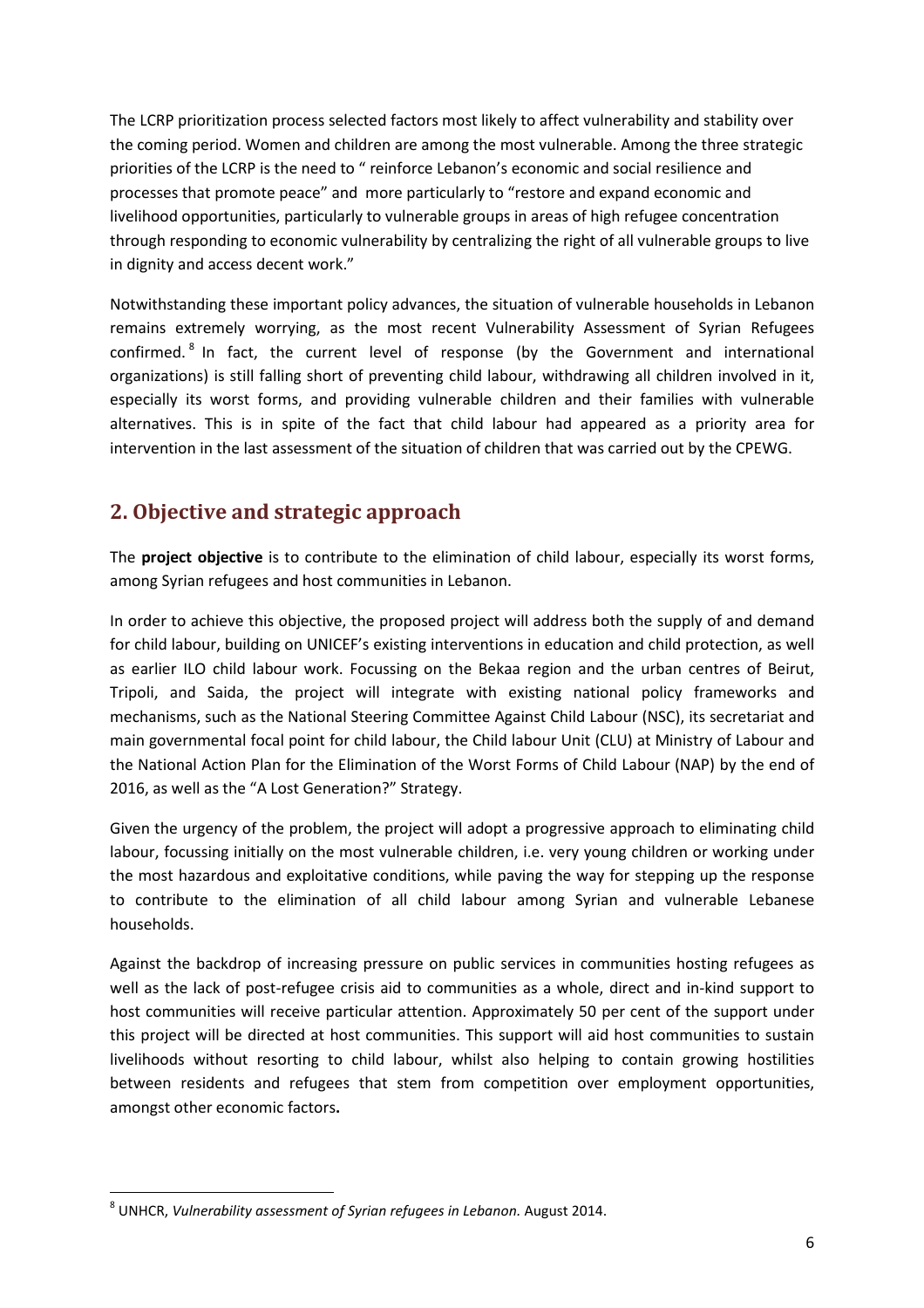### **3. Project components**

In order to achieve the project objective, the project will utilize the following three components:

- 1. Knowledge generation and awareness-raising
- 2. Capacity building for partners
- 3. Direct support to vulnerable children and their families

### **3.1. Knowledge generation and awareness-raising**

The project will seek to further close the knowledge gap on child labour, particularly as to the nature, magnitude, consequences and emerging trends in the worst forms of child labour, including bonded child labour, and hazardous work, especially in agriculture. While building the knowledge base, data will be disaggregated by sex, and a gender analysis of the results will be conducted with the purpose of highlighting possible differences between girls' and boys' labour with a view to defining specific direct interventions. This will be done starting with a review of existing studies and data on the situation of children and adolescents in Lebanon (such as the ILO study, UNICEF/UNFPA/UNHCR/UNESCO/SCI youth assessment, and other studies) in order to benefit from the data already available and build on them.

Rooted in the National Awareness-Raising Strategy developed by NSC with the support of the ILO and the Child Labour Unit at the Ministry of Labour, a national and local awareness-raising campaign will seek to promote attitudinal change among the general Lebanese and refugee public, with the aim of engaging all strata of society in the struggle against the worst forms of child labour in general. In addition to the use of traditional media (TV, radio, newspapers) at the national level, the project will also engage digital online media that appeal to younger audiences (including "what you can do to help" type messages). In order to gauge media interest, media field visits to areas affected by child labour and other events will be organized.

In addition, specific stakeholders, such as parents, camp managers, municipal authorities and local employers will be targeted with local awareness-raising activities, in order to inform them about children's rights and the hazards of child labour, and to mobilize them to act in the best interest of the child. Parliamentarians will also be targeted through special visits by UNICEF and ILO staff and by the working children themselves through the working children's podium established by BEYOND Association, ILO and Ministry of Labour in March 2013. In effect, these interventions will seek to incite a reduction in both the supply and demand of child labour, in particular the practice of trafficking and bonded labour of refugee children and families.

Good practices generated by the project will be documented in such a way as to support and guide interventions by other agencies, in the project areas and beyond. In this way, the knowledge base will be further built in a user-friendly, action-oriented manner.

#### **3.1.1. Outcome, outputs, and activities**

**Outcome 1: By the end of the project, knowledge on child labour of key actors and the general public has been strengthened.**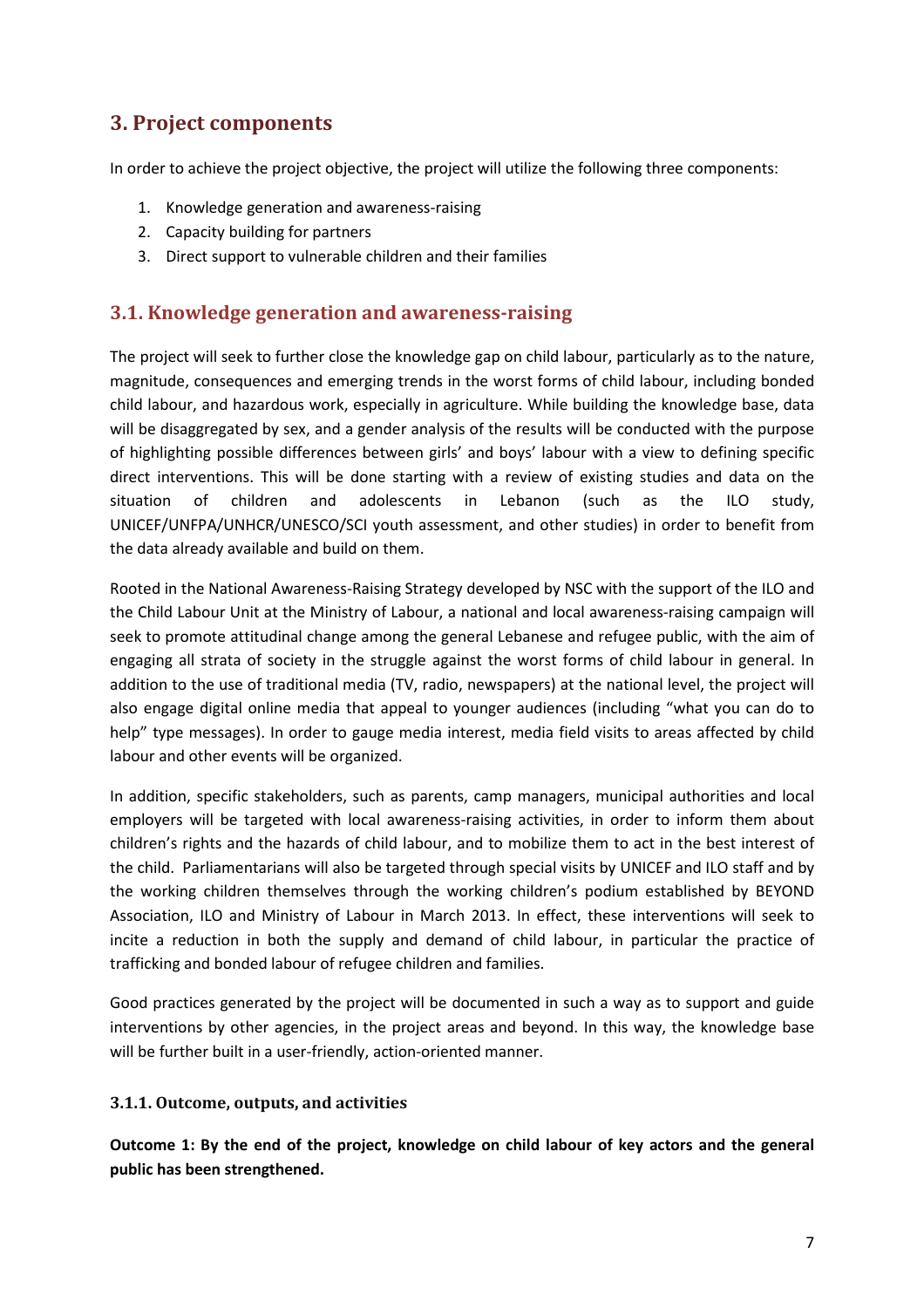**Output 1.1.: The knowledge base of the extent, the conditions and the mechanisms of the worst forms of child labour is enhanced.** 

#### Lead agency: ILO

*Main activities:* 

- 1.1.1. Conduct a study on occupational safety and health (OSH) and hazards for children in selected sectors and areas and disseminate its findings
- 1.1.2. Conduct a study on bonded child labour and disseminate its findings
- 1.1.3. Provide technical support for mainstreaming child labour in the 2015 and 2016 edition of the survey "Vulnerability Assessment of Syrian Refugees in Lebanon" (implemented by UNHCR)

**Output 1.2.: A national and local awareness-raising campaign promoting attitudinal change towards child labour is carried out.** 

#### Lead agencies: UNICEF and ILO

*Main activities:* 

- 1.2.1 Devise a national and local awareness-raising campaign on the worst forms of child labour, based on the National Awareness Raising Strategy developed by NSC
- 1.2.2 Organize media field visits, pitching to international, regional, national and local journalists and media to highlight the worst forms of child labour
- 1.2.3 Develop and disseminate audio-visual and printed materials that promote awareness on child labour and aim at bringing about attitudinal change among the public
- 1.2.4 Organize for experts to come on prime TV talk shows to promote understanding of the issues and advocate for solutions based on evidence
- 1.2.5 Produce a social media pack for greater outreach through digital online media, especially to raise awareness among younger audiences
- 1.2.6 Extend the use of SCREAM ("Supporting Children's Rights trough Education, Arts, and the Media) to selected regions of the project, whereby working children will raise the awareness on their fears and challenges of their work to their parents, employers, mayors and community at large through artistic production

#### **Output 1.3.: Camp managers and intermediaries** *(Shaweesh)* **in the Bekaa are sensitized on children's rights and the hazards of child labour.**

#### Lead agency: ILO

*Main activities:* 

1.3.1. Identify a core group of three camp owners and/or intermediaries who have been found by project partners to consider the best interest of children, and train and mobilize them as "child-friendly champions" who promote interventions against the worst forms of child labour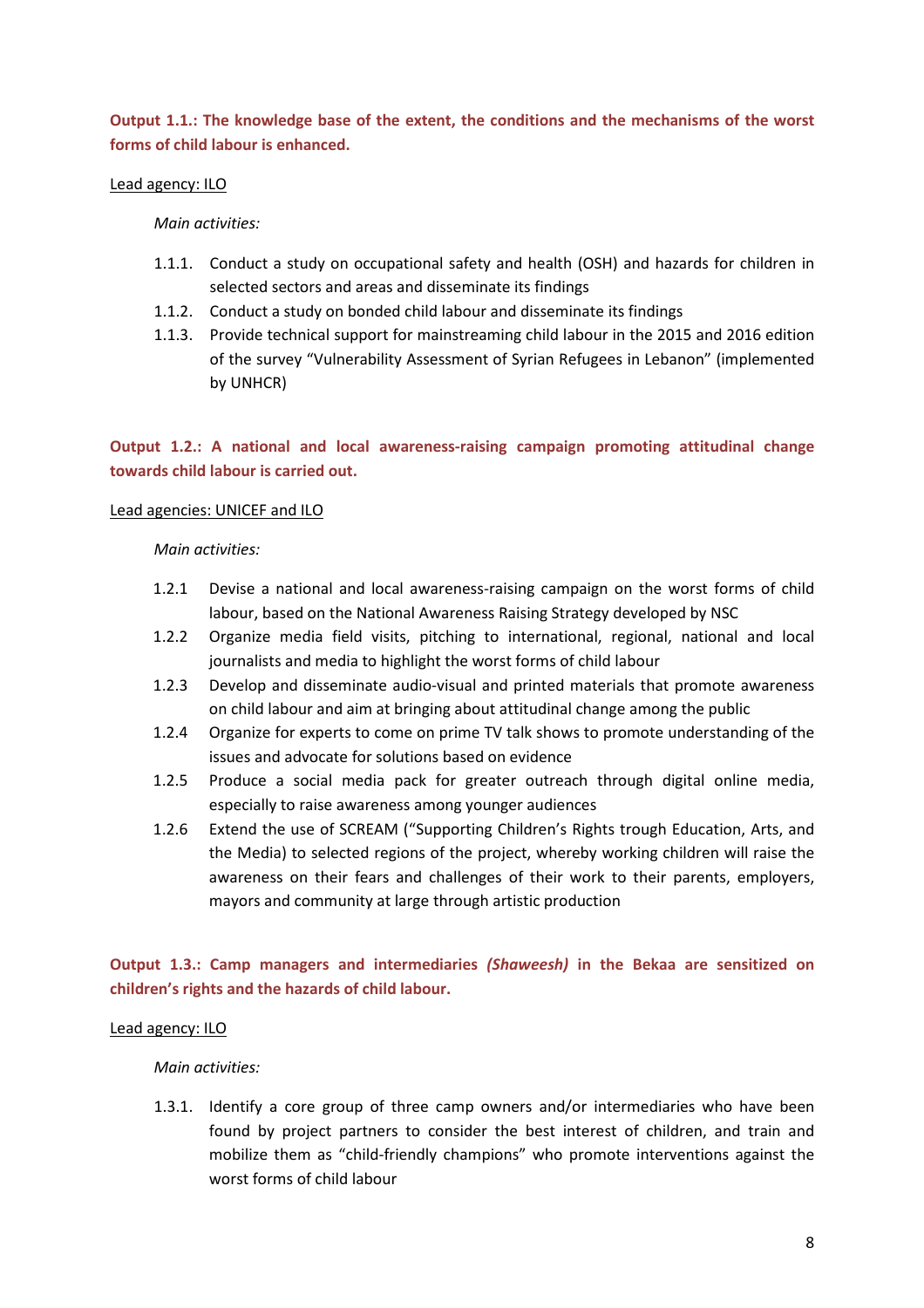- 1.3.2. Organize meetings with camp owners and intermediaries and sensitize them on children's rights and the hazards associated with child labour
- 1.3.3. Involve the Shaweesh in the SCREAM productions performed by the children themselves, which can be a further means for sensitizing them on child labour

**Output 1.4.: Parliamentarians, national officials have their awareness raised on the dangers and risks of child labour and what needs to be done to stop its worst forms through the working children's podium.** 

#### Lead agency: ILO

#### *Main activities:*

- 1.4.1. Re-establish the children's working podium, which was originally organized by Beyond Association, supported by ILO and launched by Ministry of Labour in 2013
- 1.4.2. Inform children about their rights and related conventions and assist them to express their rights, needs and dreams eloquently to policy makers and the public at large
- 1.4.3. Organize meetings between the children and Parliamentarians, policy makers, municipal members and the media, as appropriate

**Output 1.5.: Municipal authorities and employers know the hazards of child labour and understand their responsibility in preventing them.** 

#### Lead agency: ILO

#### *Main activities:*

- 1.5.1. Identify good practices of addressing social problems arising from the refugee crisis at municipal level
- 1.5.2. Provide a platform for municipal authorities and mayors to discuss current problems and share good practices, and sensitize them on the worst forms of child labour
- 1.5.3. Organize meetings with employers and sensitize them on children's rights and the hazards associated with child labour, with the participation of municipal authorities
- 1.5.4. Involve municipal authorities and employers in SCREAM productions

#### **Output 1.6.: Good practices implemented by the project are documented and disseminated.**

#### Lead agency: ILO

- 1.6.1. Identify and document good practices arising from the project, including models of intervention, in a user-friendly format
- 1.6.2. Launch the publication of the good practices in an event covered by the national media, and disseminate them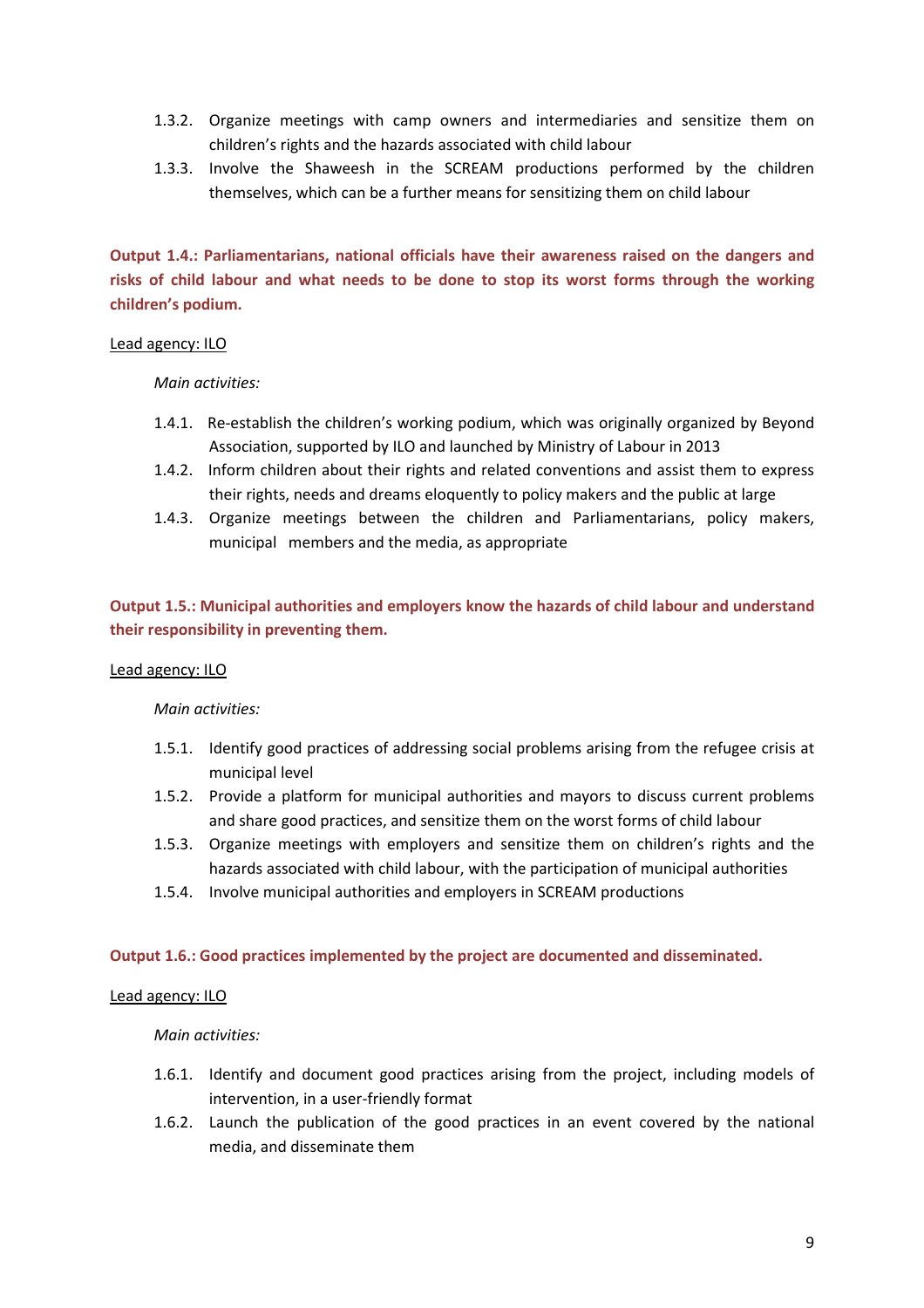### **3.2. Capacity-building**

The urgency of the refugee crisis has increased the demands on existing governmental and nongovernmental actors already engaged in issues related to child labour. Therefore, the project will strive to enhance the capacity of key actors in Lebanon to better respond to the worst forms child labour, such as the Child Labour Unit at the Ministry of Labour, Internal Security Forces Unit to Combat Working Street Children and its related committee within the Ministry of the Interior and Municipalities (which will be re-established), Municipal police, the Association of Lebanese Industrialists,<sup>9</sup> the General Confederation of Lebanese Workers (CGTL) and grassroots NGOs. Moreover, the members of the Child Protection in Emergency Working Groups and relevant personnel of the Ministry of Social Affairs Social Development Centres will be oriented towards the provision of services for child labourers, both Lebanese and Syrian, and how efforts could be coordinated to reinforce a multiplier effect.

At the same time, there is currently still a lot of untapped human resource potential in both the refugee and host communities, which the project will seek to make use of. Within the refugee community, unemployed adults will be trained to act as child labour monitors, others as teachers or educators. Likewise, previously unemployed Lebanese teachers and university graduates will be trained to work within the host communities as well that of refugees, while adolescents from the host communities will be given opportunities to train and volunteer as social workers among Syrian refugees.

#### **3.2.1. Outcome, outputs, and activities**

**Outcome 2: By the end of the project, partners' capacities to address child labour have improved.** 

**Output 2.1.: The capacity of the Child Labour Unit at the Ministry of Labour and the National Steering Committee to support the project interventions are enhanced** 

#### Lead agency: ILO

l

- 2.1.1. Revise the MOL-CLU Capacities and Needs Assessment (CNA) report results developed by ILO in coordination with MOL in 2013
- 2.1.2. Support CLU with at least two new staff members, one as an assistant to CLU Director and another as an IT specialist to manage the child labour databank
- 2.1.3. In coordination with MOL General Director and CLU Director, discuss training needs for all staff of CLU and related departments, revise TOR's of CLU Director in accordance to project needs, and develop new TOR's for new staff
- 2.1.4. Provide in country training for staff, as well as fellowships abroad, if appropriate
- 2.1.5. Assess logistical needs, including supplies and transportation facilities for CLU staff to the selected locations of the project and provide these accordingly

<sup>&</sup>lt;sup>9</sup> Several members of the Association of Lebanese Industrialists have already indicated their interest in contributing to the response related to street-based children, in particular. For example, the First National Bank has provided funding for a recent child labour survey.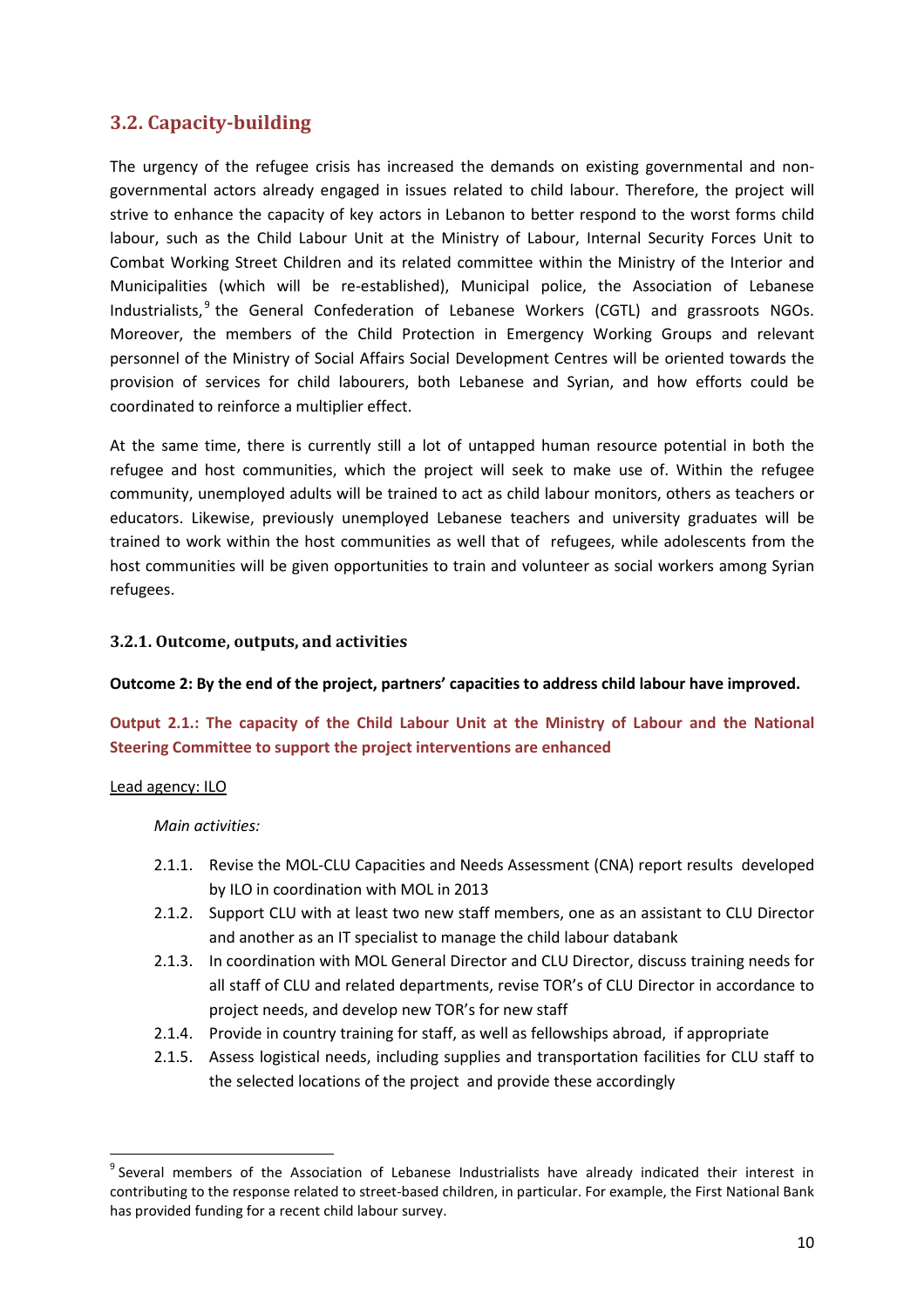#### **Output 2.2.: The capacity of grassroots NGOs to respond to child labour has been enhanced.**

#### Lead agency: UNICEF

#### *Main activities:*

- 2.2.1. Identify grassroots NGOs in Bekaa, Beirut, Saida, and Tripoli that work on social issues and assess their capacity to identify and respond to child labour
- 2.2.2. Develop training material on child labour
- 2.2.3. Train selected grassroots NGOs on issues related to child labour, including prevention, withdrawal and rehabilitation

#### **Output 2.3.: Members of the refugee community are enabled to act as child labour monitors.**

#### Lead agency: ILO

#### *Main activities:*

- 2.3.1. Identify and/or develop withdrawal and referral mechanisms for children found to be engaged in the worst forms of child labour, through various means, including awareness raising ,education, and livelihood programmes
- 2.3.2. Identify two inhabitants in each informal tented settlement (ITS) and train them on child labour issues, including OSH, hazards, and referral mechanisms

#### **Output 2.4.: Previously unemployed teachers and university graduates are prepared to work with refugees in different required specializations within camp (e.g. education, health, occupational health and safety).**

#### Lead agency: ILO

*Main activities:* 

- 2.4.1. Identify unemployed teachers and university graduates (both Lebanese and Syrian) and provide them with training on selected subject mastery, psycho-social skills, and child rights
- 2.4.2. Engage trained individuals in selected settings in the camp, as appropriate

#### **Output 2.5.: Adolescents from the host communities are trained as volunteer social workers.**

#### Lead agency: UNICEF

- 2.5.1. Identify unemployed adolescents in the host communities and provide basic social and life skills (including violence and conflict management), as well as psycho-social training
- 2.5.2. Provide internship and volunteer opportunities for adolescents to support refugee families, under the supervision of professional social workers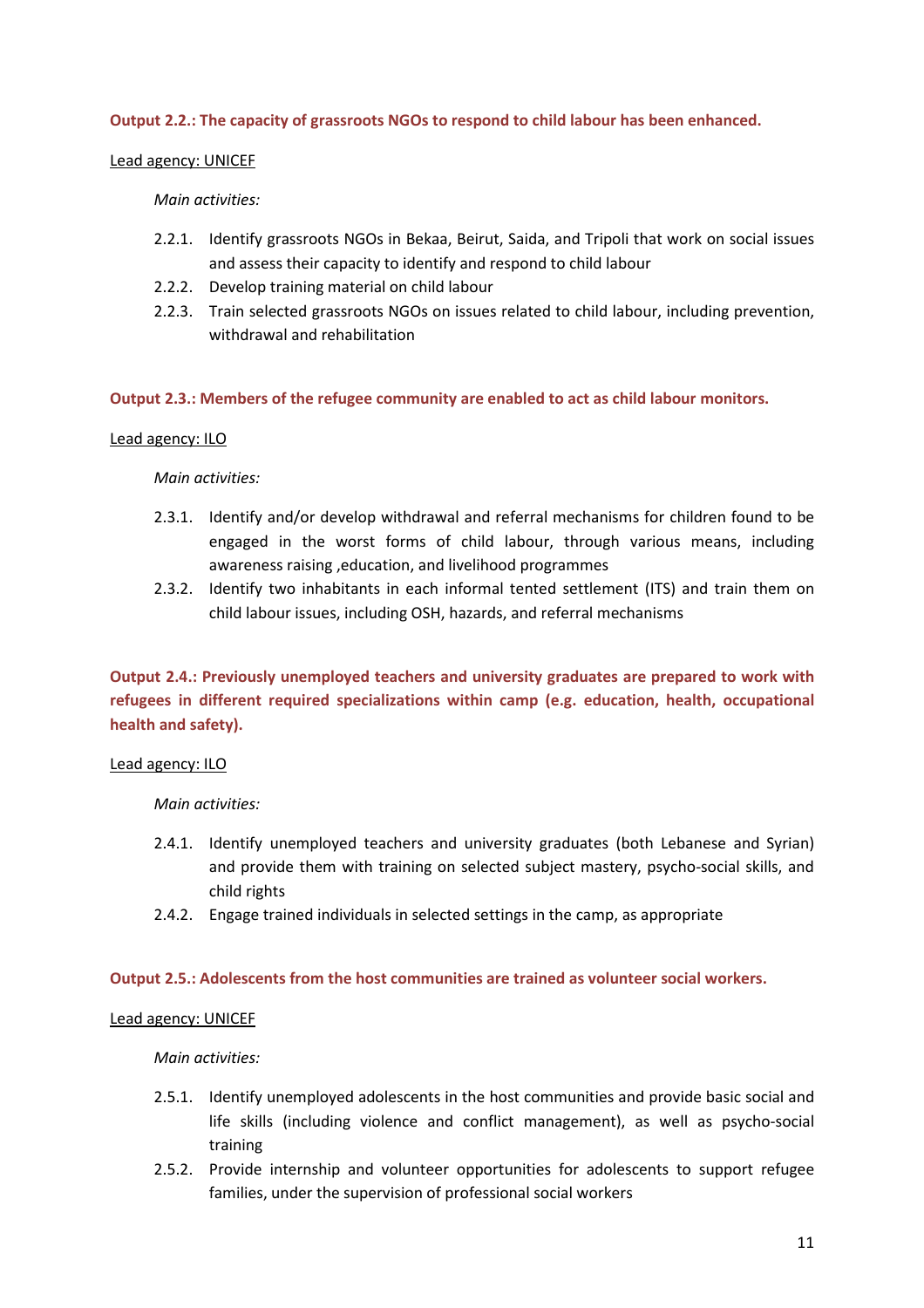**Output 2.6.: The Internal Security Forces Unit to Combat Working Street Children and its related committee within the Ministry of the Interior and Municipalities has been re-established and enabled to respond to child labour from a rights-based perspective.** 

#### Lead agency: ILO

*Main activities:* 

- 2.6.1. Engage in dialogue with the Ministry of the Interior and Municipalities, and advocate for the re-establishment of Internal Security Forces Unit to Combat Working Street Children and its related committee
- 2.6.2. Train all staff of the Unit and its related committee on child labour issues
- 2.6.3. Train local police and municipal police in selected locations on different aspects of child labour, especially in dealing with children working on the streets

**Output 2.7.: The capacity of the Employers' and Workers' Organizations and their members to address the worst forms of child labour has been enhanced.** 

#### Lead agency: ILO

*Main activities:* 

- 2.7.1. Identify relevant corporations linked with the Association of Lebanese Industrialists (ALI), who might be in a position to address the issues confronting street-based children
- 2.7.2. Assess the capacity of the ALI and the General Confederation of Lebanese Workers (CGTL) and relevant corporations to address issues confronting street-based children
- 2.7.3. Provide training on child labour issues, in particular children working on the streets

#### **3.3. Direct support**

l

Targeted interventions will focus on working children, either removing them from child labour completely or, in case they are engaged in certain conditions associated with the worst forms of child labour, or improving their working conditions in the short term.<sup>10</sup> Acting from a holistic perspective of child protection, children who are identified as being in need of further protection will be referred to protection mechanisms in line with national case management system and Law 422, in close coordination with the Ministry of Social Affairs (MoSA).

In the case of informal tented settlements, removal from child labour, specifically its worst forms, will have to take place through coordination with the *Shaweesh* who employ them directly as well as the employers of the children's place of work. Moreover, it will take place in partnership with the children's parents: on the one hand, by raising their awareness on the dangers and risks that their children are facing in these worst forms of child labour; and on the other hand, by empowering them

 $10$  To be sure, the latter is a short-term objective linked to the urgency of the situation. As noted elsewhere in this document, the project will seek to contribute to the elimination all forms of work of children below the minimum age of work in the medium term.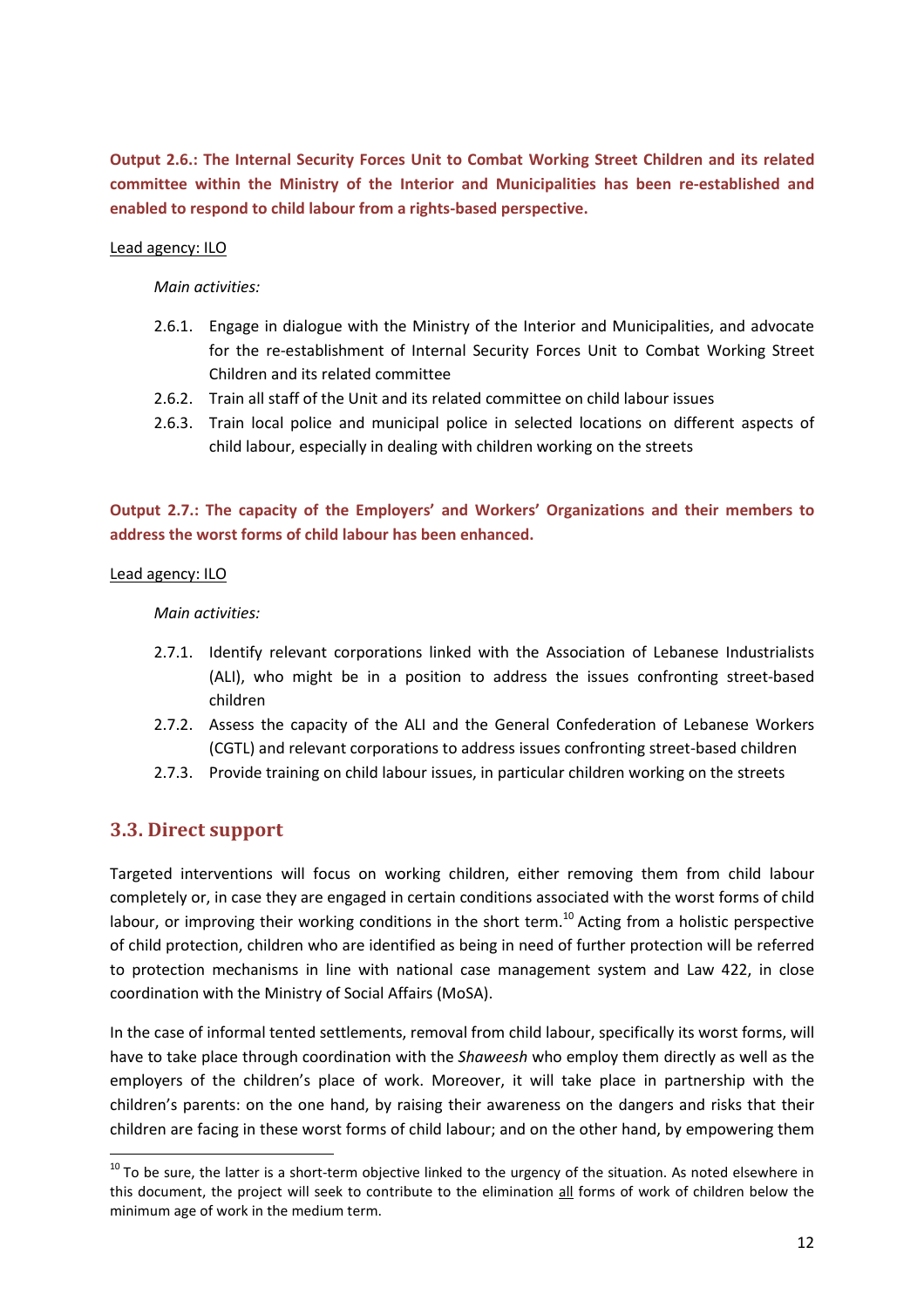economically so that the household is adequately compensated for the lost income from child labour.

Such economic empowerment of low-income households will be achieved through apprenticeship schemes for Lebanese households, and cash-for-work, or other economic empowerment activities for Syrian refugees, engaging them for example as cooks, caretakers for toddlers, tailors, overseers of medical supplies, or guides for newcomers.<sup>11</sup> Global experience by the ILO and other actors has demonstrated that these interventions have strong potential to lower the supply of child labour.

In those cases where it is not possible to get parents to withdraw their children from all work situations, the conditions in which the children work will be significantly improved, for example by decreasing the number of working hours, in coordination with the employer (for children who are employed).

The project will be closely linked with UNICEF's ongoing education interventions, which allow children not only to realize their right to education, but also to spend time in a beneficial way, so that they are better protected from working long hours in hazardous conditions. In order to enhance the impact of these educational services in terms of preventing child labour, the project will integrate child labour issues in non-formal education activities implemented by UNICEF and its partners, using the ILO's SCREAM methodology ("Supporting Children's Rights through Education, Arts, and the Media").

UNICEF has recently concluded an agreement with MoSA to strengthen the existing structures of government and systems through building capacity of the concerned departments within MoSA and providing field-level support in the 57 localities of the Social Development Centres selected by MoSA from all eight regions of Lebanon. Building on these efforts, the project will organize child labour response mechanisms and mainstream child labour in the Social Development Centres located in the project areas.

#### **3.3.1. Outcome, outputs, and activities**

**Outcome 3: By the end of the project, integrated and effective responses to fight child labour, especially in its worst forms, are in place.** 

**Output 3.1.: Children involved in or at risk being involved in the worst forms of child labour are provided with required support at the community and family level.** 

#### Lead agency: UNICEF

l

- 3.1.1. Identify and rapid list all children in the worst forms of child labour in the target areas, including their ages
- 3.1.2. Where appropriate, remove the hazards from their work, or engage in dialogue with parents and/or employers to direct working children to acceptable forms of work
- 3.1.3. Refer working children to protection services, where necessary

 $11$  The proiect will engage closely with the Government, in order to address potential concerns about the provision of vocational services offered to Syrian citizens, which may in any way conflict with current Government policies.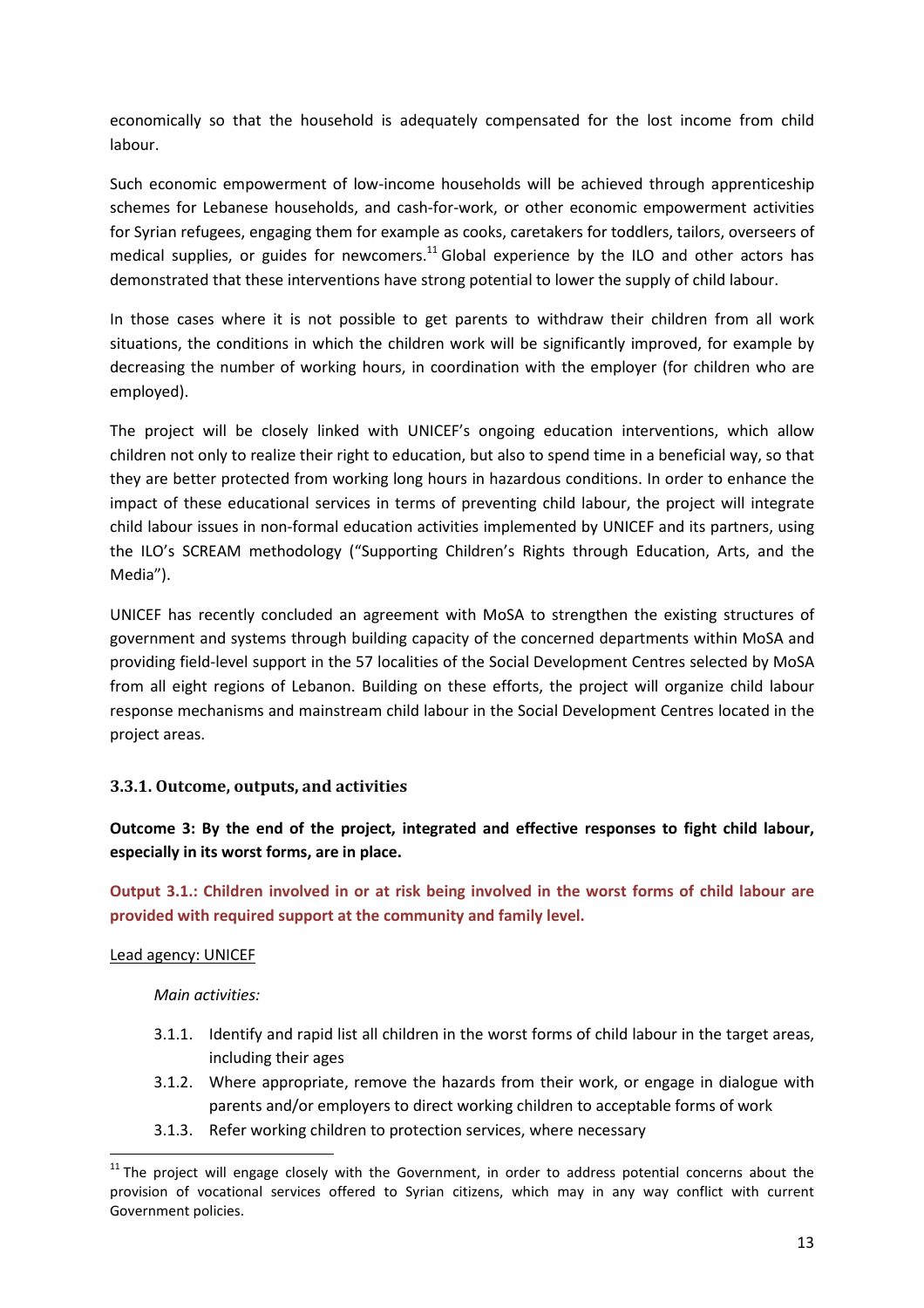- 3.1.4 Engage in a dialogue with their parents or caretakers, in order to identify viable alternatives (e.g. shelter, food, health care, or education, for registered refugees)
- 3.1.5. Offer psycho-social support to children and their families, where necessary

#### **Output 3.2.: Child labour issues are integrated in non-formal education activities.**

#### Lead agency: ILO

#### *Main activities:*

- 3.2.1. Analyse ongoing non-formal education activities for vulnerable refugee and Lebanese children and identify opportunities for integrating child labour issues
- 3.2.2. Train educators on the SCREAM ("Supporting children's rights through education, arts, and the media") methodology
- 3.2.3. Produce and distribute easy-to-read stories for children on child labour

#### **Output 3.3.: Vulnerable households have access to livelihood opportunities.**

#### Lead agency: ILO

*Main activities:* 

- 3.3.1. Identify Syrian and Lebanese households at risk of resorting to child labour
- 3.3.2. Develop and/or adapt apprenticeship schemes or other livelihood opportunities for vulnerable Lebanese households
- 3.3.3. Engage in dialogue with municipal governments to negotiate appropriate economic empowerment activities for refugees
- 3.3.4. Offer cash-for-work activities or income-generating activities to adult and adolescent members of vulnerable households

#### **Output 3.4.: Social Development Centres of the Ministry of Social Affairs serve as communitybased centres for children's rehabilitation and family support.**

#### Lead agency: UNICEF

*Main activities:* 

- 3.4.1. Train Social Development Centre staff on child labour issues
- 3.4.2. Organize child labour prevention and response mechanisms in the Social Development Centres and surrounding communities
- 3.4.3. Mainstream child labour issues in all Social Development Centre activities

### **4. Target groups**

**Ultimate beneficiaries** of the project will be at least 20,000 children below the age of 16 involved in or at risk of the worst forms of child labour (16,500 in Bekaa, 2,000 in Beirut, 1,000 in Tripoli and 500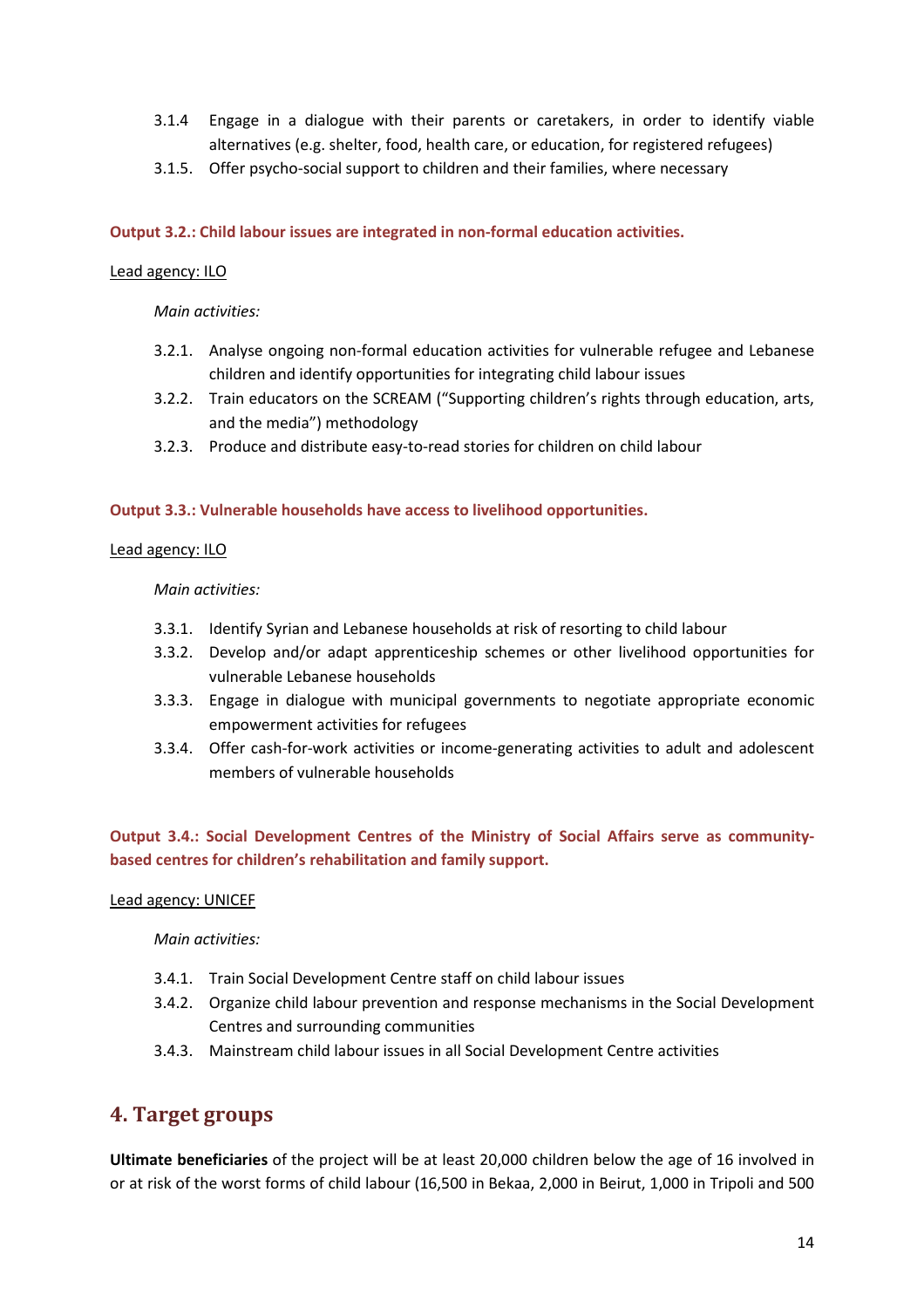in Saida) and their families. Approximately 50 per cent of the ultimate beneficiaries will be Syrian, and 50 per cent Lebanese. Half of the ultimate beneficiaries will be girls.

**Direct beneficiaries** will be:

- At least 600 Lebanese and Syrian staff who deal directly with working children (NGO staff, social workers, internal security forces, teachers etc.)
- At least 100 camp managers and intermediaries
- At least 50 employers
- At least 10 parliamentarians
- At least 100 municipal authorities and mayors
- At least 100 unemployed teachers and university graduates

### **5. ILO/UNICEF and implementing partners' capacity**

#### ILO

Through its International Programme on the Elimination of Child Labour (IPEC), the ILO has unparalleled experience in addressing child labour issues. The ILO also has the mandate to promote the implementation of the ILO Convention No. 182 on the Worst Forms of Child Labour, which includes children working in hazardous work, especially in agriculture, and street-based children.

In Lebanon, the ILO has been providing technical assistance on child labour issues since 2000, and it has built a range spectre of alliances at national and municipal levels. Specific resource materials for this project include the ILO Guidelines on Child Labour Monitoring Systems, the ILO Handbook on Labour Inspection, the ILO Training Kit on Child Labour and Education, the Education Package SCREAM ("Supporting Children's Rights through Education, Arts and Media"), and the Rapid Assessment Survey methodology, which quickly gathers descriptive information on hidden or illicit forms of child labour in a limited geographical area.

In addition, ILO Lebanon is unique in having learned best practices and challenges of design and implementation for working street children from previous interventions between 2001 and 2004. During that time, a project was implemented with the Ministry of Interior and Municipalities (MoIM), and a Child Labour Unit for children working on the streets was established. Both Police and Civil Defence personnel took part in training sessions on how to withdraw children from the streets, and referral mechanisms for working street children were planned. In addition, awareness-raising efforts on working street children were initiated through broadcast media. The legal mechanisms for reestablishing the intervention infrastructure still exist, such as the Decree for the Child Labour Unit, which can still be employed.

Moreover, the project will benefit from other experience and lessons learned from the project "Strengthening National Action to Combat the Worst Forms of Child Labour in Lebanon" ; for example, that the involvement of local NGOs is a key factor in monitoring child labour.<sup>12</sup>

<sup>&</sup>lt;sup>12</sup> Wael Zakkar: "Independent Final Evaluation: Project of Support Action to Combat the Worst Forms of Child Labour in Lebanon." Final report. ILO, 2012.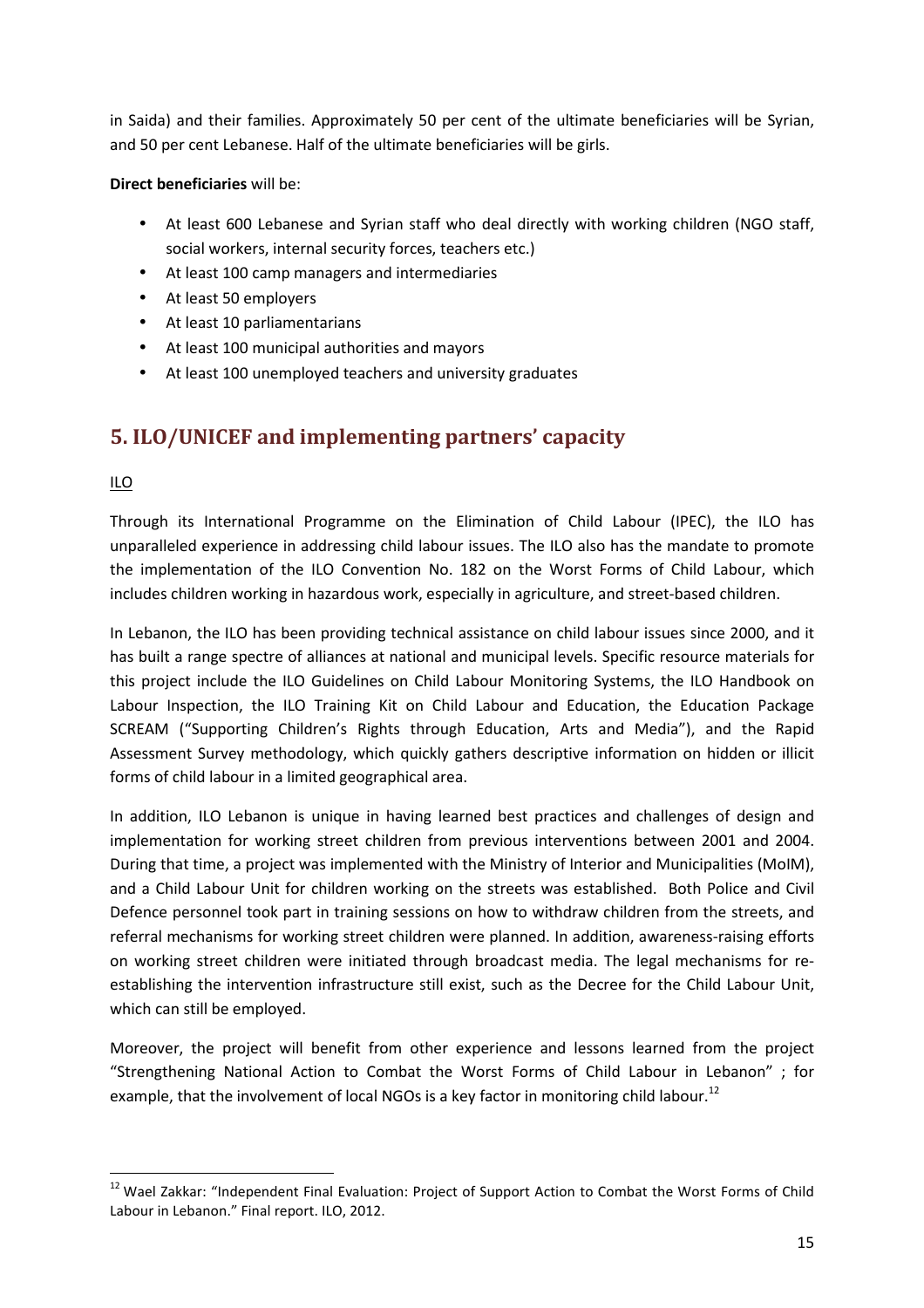#### UNICEF

UNICEF is mandated by the UN General Assembly to advocate for the protection of children's rights, to help meet their basic needs and to expand their opportunities to reach their full potential. UNICEF is guided by the Convention on the Rights of the Child (CRC) and strives to establish children's rights as enduring ethical principles and international standards of behaviour towards children.

Since the beginning of the conflict, UNICEF, in cooperation with partners, has worked to minimise the impact of the conflict on children and women in Lebanon through psychosocial support, vocational training, counselling, community-based mobile services, and child-friendly and women and girls safe spaces. Response has also included case management, and referral to specialized services for clinical management of rape and midway houses for survivors of gender-based violence in life threatening situations. In education, building the capacity of teachers and school counsellors through trainings, and assisting parents and community members through support groups and local networks have also taken place.

UNICEF is currently working in 533 intervention sites (informal settlements, schools, Palestinian camps, Social Development Centres, community centres and others) to deliver child protection interventions across the country. To implement the key interventions, UNICEF Child Protection is working with the following actors to deliver services:

- By supporting the Ministry of Social Affairs (MOSA), UNICEF is working to build institutional capacities and to strengthen legal frameworks based on international standards.
- 16 implementing partners for child protection and 15 implementing partners for GBV interventions, including NGOs and civil society organizations, are delivering services and providing support to institutions.
- At the local level, UNICEF supports MOSA's Social Development Centres (SDCs) through technical, financial and human resource assistance. The aim is to institutionalize SDCs as a decentralized child protection system in the country to complement the overall social services system. SDCs provide services to women and children. UNICEF is seeking to support 57 SDCs by the end of 2014. To date 26 SDCs have received support.

#### Beyond Association

Beyond Association is a non-profit organization aiming at promoting cultural, educational and social issues among different categories in the community, such as children, youth, and women. The activities of the organization concentrate mainly upon increasing the level of awareness on social issues, enhancing women's rights, leadership participation, and economic empowerment, civil and humanitarian rights.

Among other programmes, Beyond Association has been UNICEF's implementing partner for setting up non-formal educational classes right in informal tented settlements (ITS) in Bekaa. These childfriendly spaces provide basic literacy and numeracy classes, an accelerated learning programme, English lessons, psychosocial support and structured recreational activities for refugee children.

#### Mouvement Social

Mouvement Social has been working since 1961 towards sustainable development in Lebanon, and it also has an established partnership with UNICEF. The organization aims to build a fair and humane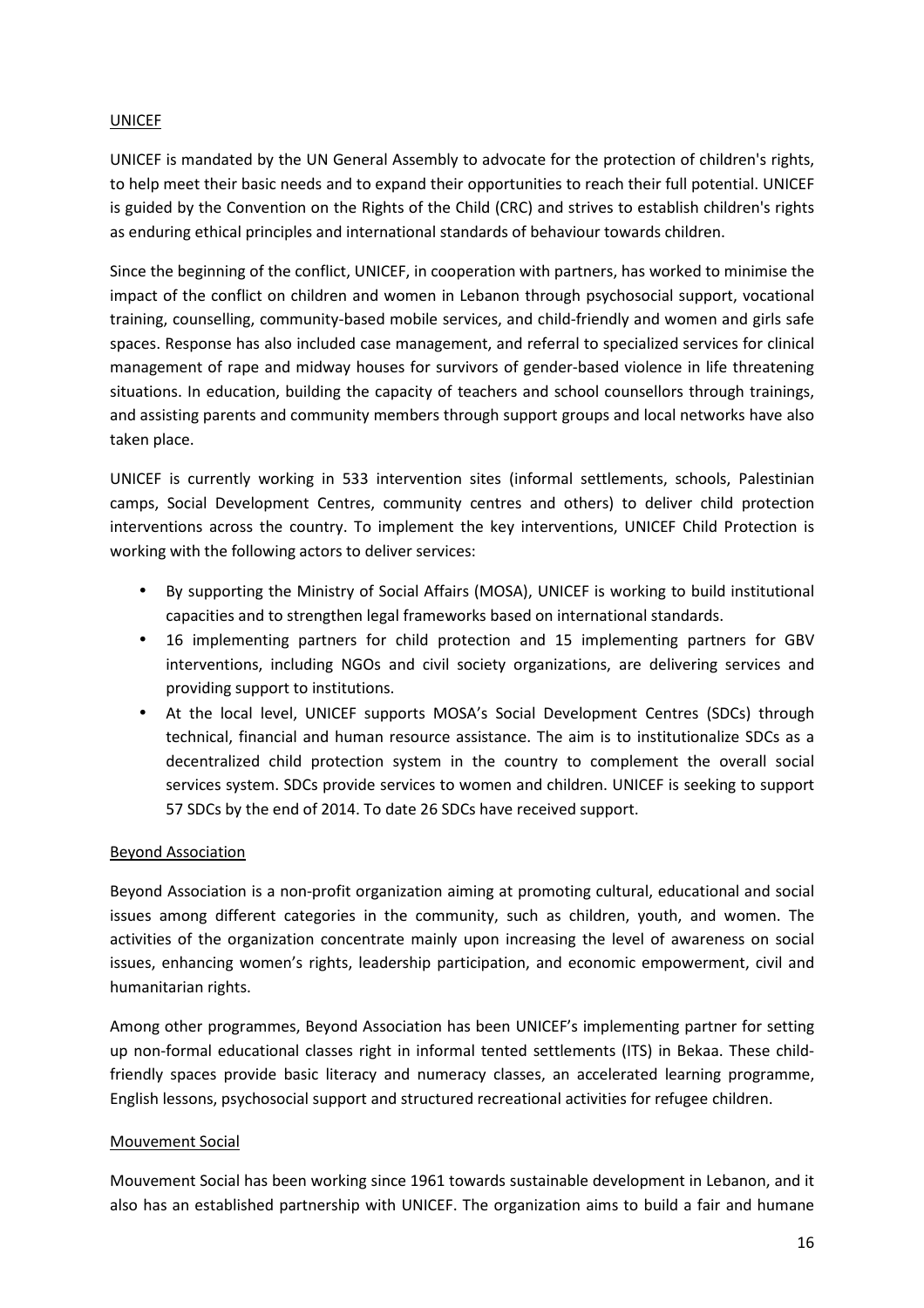society and to improve the citizenship and autonomy of the underprivileged through socio-economic development projects.

Among other initiatives, Mouvement Social is running several social development centres in the outskirts of Beirut, targeting children living in a difficult environment, in order to offer them educational and social support as well as counselling and access to leisure activities.

#### Lebanese Red Cross (LRC)

The Lebanese Red Cross (LRC) is a humanitarian organization established in 1945 as an independent national society. It is recognized by the State as a public non-profit organization and as an auxiliary team to the medical service Lebanese Army. The goal of the Lebanese Red Cross is to disseminate peace, serve the society, and alleviate human suffering with neutrality and without any racial, sexual, social, religious or political distinction.

LRC is a trusted UNICEF partner. The organization engages approximately 1,700 youth throughout Lebanon in social and educational activities, such as visits to hospitals, or conferences and workshops in schools and universities on environmental, health, and other issues.

### **6. Collaborating institutions**

The project will work in close partnership with the following collaborating institutions:

- Child Labour Unit at the Ministry of Labour
- National Steering Committee Against Child Labour (NSC)
- Ministry of Interior and Municipalities (MoIM)
- Ministry of Social Affairs (MoSA)
- Ministry of Education and Higher Education (MEHE)
- Municipalities
- Grassroots NGOs
- Association of Lebanese Industrialists (ALI)
- General Confederation of Lebanese Workers (CGTL)
- Media

### **7. Project implementation**

### **7.1. Institutional framework and management arrangements**

The project will be jointly carried out by the ILO and UNICEF, drawing on each of the agencies' particular strengths and experiences in eliminating child labour and protecting children's rights in Lebanon.

The project implementation will be carried out under UN Joint Programming modalities and a joint ILO/UNICEF **Project Implementation Unit (PIU)**, which will be established in Beirut. The PIU will assume the responsibility for the provision of technical inputs, day-to-day monitoring and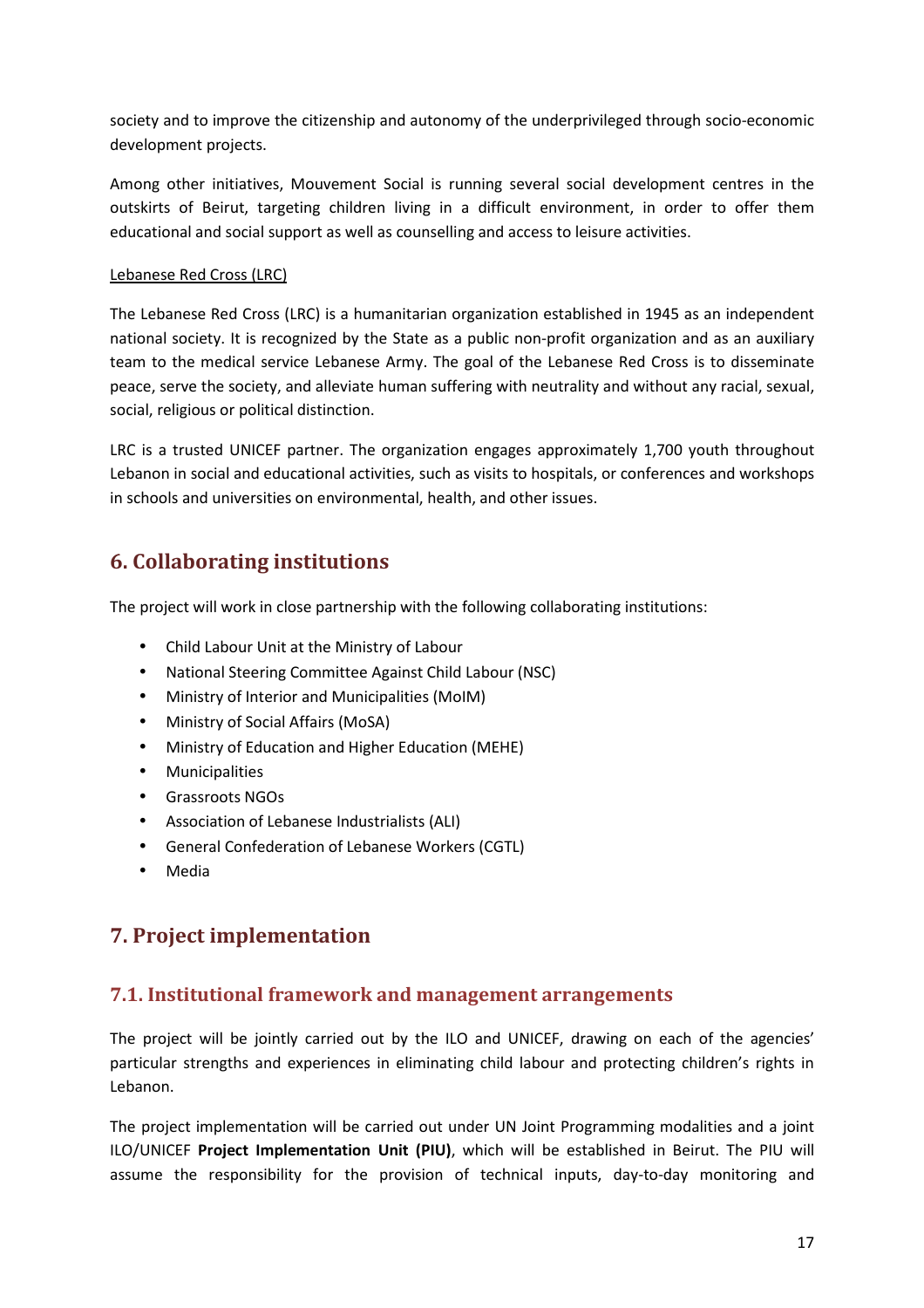backstopping of the project. It will act under the overall supervision and authority of the **Chief Technical Advisor (CTA)**.

The ILO will retain the overall technical responsibility for the execution of the project through its delegation of authority to the ILO CTA. The CTA will hold decision making authority over the utilization of resources for the appropriate execution of the project. The CTA will be the Representative of the ILO and of UNICEF for the project vis-à-vis the official authorities and stakeholders.

In order to support the CTA in these tasks, the project will also employ a programme assistant and a financial assistant for the full duration of the project.

Each of the project outputs will be placed under the responsibility of one of the two lead agencies, who will develop and monitor all the project activities in close coordination with each other and the CTA (see Annex 1 for responsibility by output).

The **implementing agencies** will be Beyond Association (for Bekaa concerning different types of child labour and Borj Hammoud and Ouazi for working street children), Mouvement Social, and the Lebanese Red Cross, in addition to other civil society organizations which will be carefully selected. In the Bekaa, Beyond Association will engage with a variety of grassroots NGOs, in order to increase the scale of interventions and build further capacity in that region.

As stated above, the project will work closely with **government counterparts and national mechanisms**, such as the National Steering Committee Against Child Labour (NSC), the Child Labour Unit at the Ministry of Labour, and other line ministries.

The activities of the project will be guided by a **project steering committee**, which will be constituted as a sub-committee of the National Child Labour Steering Committee. It will consist of the Child Labour Unit, UNICEF, ILO, MoSA, MoIM, Beyond Association, Mouvement Social, and LRC. This subcommittee will periodically review progress and advise on further action.

### **7.2. Planning, monitoring and evaluation**

The project will draw on established ILO and UNICEF procedures for project planning, monitoring, reporting and evaluation, which will be used throughout the cycle of the project.

An **inception meeting** with the steering committee and the PIU will be held at the beginning of the project to review the project document and assess its on-the-ground feasibility. Subsequently, a planning meeting with all partner agencies will be organized, using the Strategic Program Impact Framework (SPIF) methodology for strategic planning as appropriate to further validate the project strategy. The planning meeting will amongst other aspects look at to what extent the existing logical framework is still relevant and provide the basis for further operational planning.

Using the outcome of the inception meeting, an **initial monitoring plan** will be prepared by the ILO and UNICEF, in coordination with implementing partners, using the initial logical framework for the project. It will identify possible revision of activities and targets, including milestones throughout the project and of the list of indicators to ensure that indicators are in line with the outcomes and detailed, quantifiable, and result-oriented. On this basis, a **detailed monitoring and evaluation plan**  will be prepared, including details of the specific evaluations planned for individual components and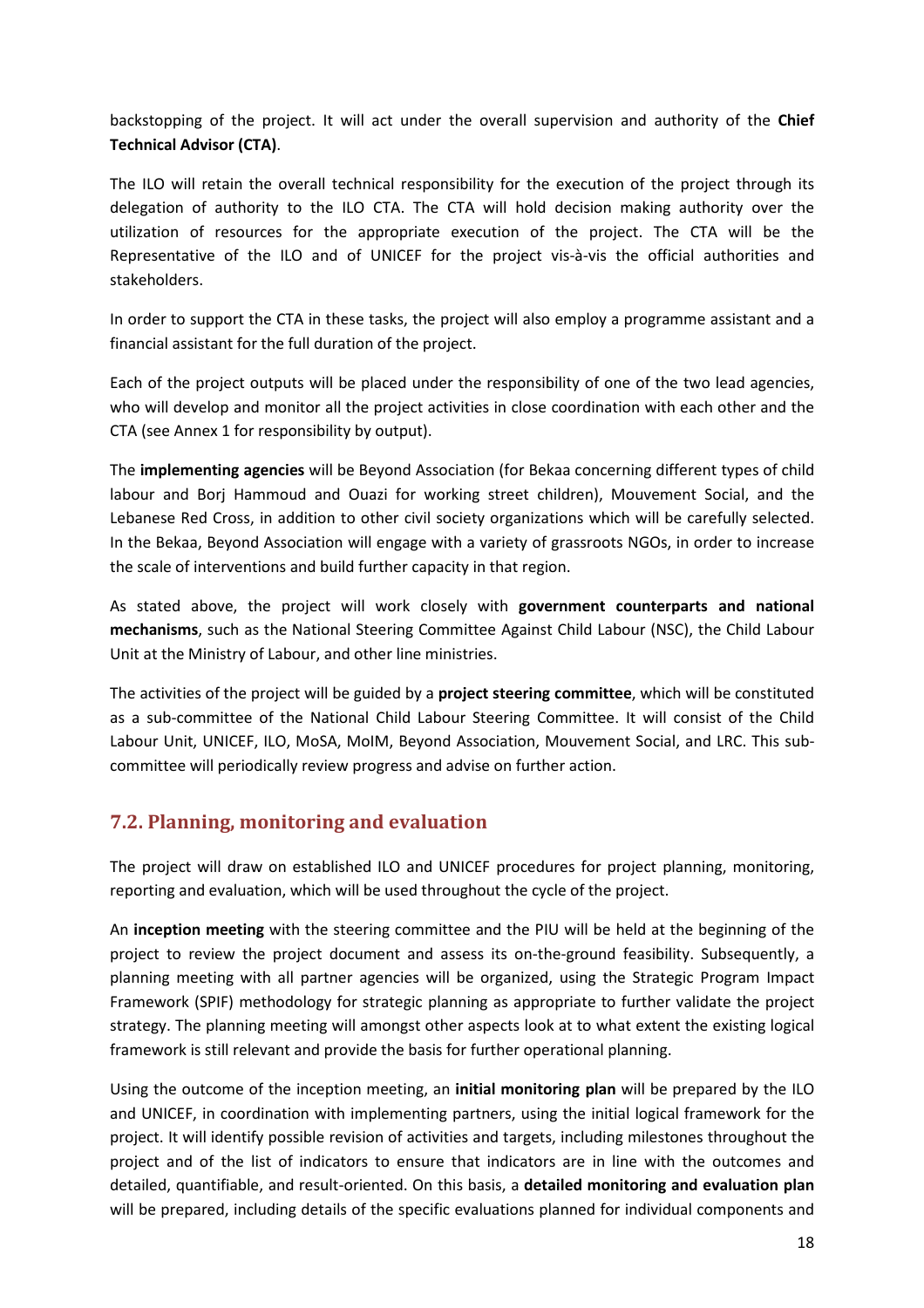their relationship to each other and the overall evaluation of the project. Moreover, an **annual work plan** for the project will be prepared, including specific dates indicating until when individual components have to be developed and implemented.

ILO and UNICEF will provide joint bi-annual **technical progress reports** to the donor on progress achieved, problems faced and proposed corrective action based on project monitoring activities. This will include reporting on indicators as established in the project monitoring plan. Reporting will be in accordance with the reporting schedule agreed on with donor. A **final progress report** will be provided at the completion of the project. In addition, ILO and UNICEF will submit joint detailed **financial reports** on a bi-annual basis.

An **evaluation meeting** to assess the project will be held in Beirut at the conclusion of the project. It will be attended by the representatives of the organisations and Ministries/Departments participating in the project.

| <b>Assumption</b>                                                                                                                     | <b>Associated risk</b>                                                                                                                                              | Likelihood<br>(H/M/L) | Importance<br>(H/M/L) | <b>Mitigation measures</b>                                                                                                                                                                                                                    |
|---------------------------------------------------------------------------------------------------------------------------------------|---------------------------------------------------------------------------------------------------------------------------------------------------------------------|-----------------------|-----------------------|-----------------------------------------------------------------------------------------------------------------------------------------------------------------------------------------------------------------------------------------------|
| The political and security<br>situation remains<br>conducive to the project.                                                          | The security situation<br>deteriorates in a way<br>that the continuation<br>of the project is no<br>longer possible.                                                | M                     | H                     | Key stakeholders will be sensitized and<br>capacitated in a way that enhances the<br>likelihood that the protection of working<br>children will be improved, even in the<br>absence of the project.                                           |
| The national and municipal<br>governments facilitate the<br>delivery of services to<br>affected refugees and<br>community households. | Existing tensions may<br>lead national and<br>municipal<br>governments to<br>disengage from<br>refugee communities.                                                 | M                     | M                     | Advocacy for engagement on behalf of<br>refugee children and their families will<br>coupled<br>with<br>incentives<br>for<br>be<br>cooperation for host communities (e.g.<br>internship<br>opportunities<br>for<br>unemployed Lebanese youth). |
| Targeted households take<br>advantage of project<br>support to<br>reduce/eliminate child                                              | Prevailing cultural<br>attitudes will impede<br>efforts to eliminate<br>child labour                                                                                | M                     | M                     | ILO and UNICEF lessons learned in terms<br>of social communication for change<br>(from Lebanon and other countries) will<br>be drawn upon.                                                                                                    |
| Implementing partners<br>take advantage of capacity<br>building and financial<br>support to effectively<br>deliver project results.   | (a) Implementing<br>partners' initial<br>capacity is too low, so<br>they cannot take<br>sufficient advantage.<br>(b) Implementing<br>partners are not<br>dedicated. | L<br>L                | H<br>H                | Implementing partners are carefully<br>selected, based on their track record<br>and existing experience with ILO and<br>UNICEF.                                                                                                               |
| Key officers and staff of<br>partner government<br>ministries are regularly<br>available for project<br>capacity building inputs.     | Key individuals are<br>taken up by other<br>duties.                                                                                                                 | M                     | L                     | While the project acknowledges and<br>welcomes the important contribution of<br>ministries,<br>government<br>its<br>design<br>ensures likelihood of success even in the<br>absence of key government staff.                                   |

### **8. Assumptions and risk analysis**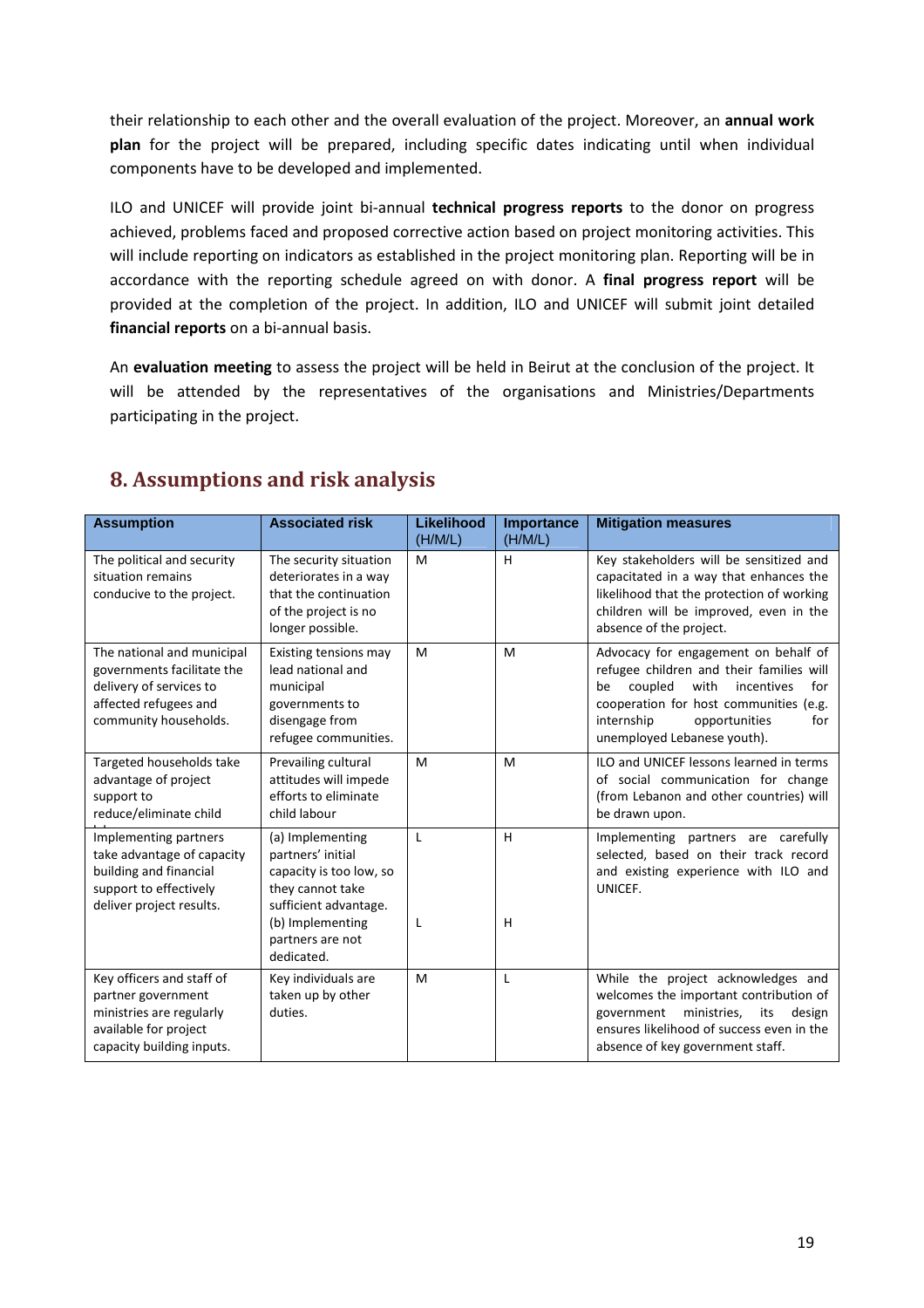### **Annex 1: Logical framework**

| <b>PROJECT OBJECTIVE</b>                                                                                                                                                                                                                                                                                                                                                                                                                                                                                                                                                                                                                    | To contribute to the elimination of child labour, especially its worst forms, among Syrian refugees and host communities in Lebanon                                                                                  |                                                                                                                                                                                           |                                                                                                                    |                                                                    |               |  |
|---------------------------------------------------------------------------------------------------------------------------------------------------------------------------------------------------------------------------------------------------------------------------------------------------------------------------------------------------------------------------------------------------------------------------------------------------------------------------------------------------------------------------------------------------------------------------------------------------------------------------------------------|----------------------------------------------------------------------------------------------------------------------------------------------------------------------------------------------------------------------|-------------------------------------------------------------------------------------------------------------------------------------------------------------------------------------------|--------------------------------------------------------------------------------------------------------------------|--------------------------------------------------------------------|---------------|--|
| <b>OUTCOMES</b>                                                                                                                                                                                                                                                                                                                                                                                                                                                                                                                                                                                                                             | <b>OUTPUTS</b>                                                                                                                                                                                                       | <b>OUTPUT INDICATORS</b>                                                                                                                                                                  | <b>TARGET</b>                                                                                                      | <b>AGENCY</b>                                                      | <b>BUDGET</b> |  |
| <b>1: KNOWLEDGE AND</b><br><b>AWARENESS-RAISING</b><br>By the end of the project,<br>knowledge on child labour of<br>key actors and the general<br>public has been<br>strengthened<br>Indicators:<br>(1) Percentage of Lebanese<br>and Syrian citizens who<br>demonstrate increased<br>awareness of children's rights<br>and the hazards of child<br>labour. (Target: 20%)<br>(2) Number of key actors who<br>demonstrate increased<br>knowledge in their role in<br>preventing child labour.<br>(Target: 370)<br>(3) National policy on CL<br>reflects lessons from research<br>produced by the project and<br>good practices. (Target: 1) | 1.1. The knowledge base of the extent, the<br>conditions and the mechanisms of the worst<br>forms of child labour is enhanced                                                                                        | Research reports published                                                                                                                                                                | 2 reports                                                                                                          | <b>ILO</b><br>UNICEF, Government,<br>SCI, FNB                      | 15,000        |  |
|                                                                                                                                                                                                                                                                                                                                                                                                                                                                                                                                                                                                                                             | 1.2. A national and local awareness-raising campaign<br>promoting attitudinal change towards child<br>labour is carried out                                                                                          | Implementation of the National<br><b>Awareness Raising Strategy</b><br>developed by NSC and ILO<br>launched                                                                               | 5 spots<br>5 articles<br>3 TV reports<br>500,000<br>viewers/readers                                                | <b>UNICEF and ILO</b><br>MOSA, ILO, NSC and<br>child Labour Unit   | 350,000       |  |
|                                                                                                                                                                                                                                                                                                                                                                                                                                                                                                                                                                                                                                             | 1.3. Camp managers and intermediaries (Shawish)<br>are sensitized on children's rights and the<br>hazards of child labour                                                                                            | Number of camp owners and<br>intermediaries who complete<br>training workshop                                                                                                             | At least 100<br>camp managers<br>and<br>intermediaries                                                             | <b>ILO</b><br>UNICEF, BEYOND,<br>Municipal authorities             | 5.000         |  |
|                                                                                                                                                                                                                                                                                                                                                                                                                                                                                                                                                                                                                                             | 1.4 Parliamentarians and national officials have their<br>awareness raised on the dangers and risks of<br>child labour and what needs to be done to stop<br>its worst forms through the working children's<br>podium | Re-establishment and full<br>operation of the working<br>children's podium<br>Numbers of children's visits to<br>Parliamentarians and national<br>officials<br>Number of media interviews | At least 10<br>Parliamentarian<br>and 7 other<br>national<br>officials<br>At least 5 TV<br>and radio<br>interviews | <b>ILO</b><br><b>BEYOND</b> in coordination<br>with 10 other NGO's | 2,000         |  |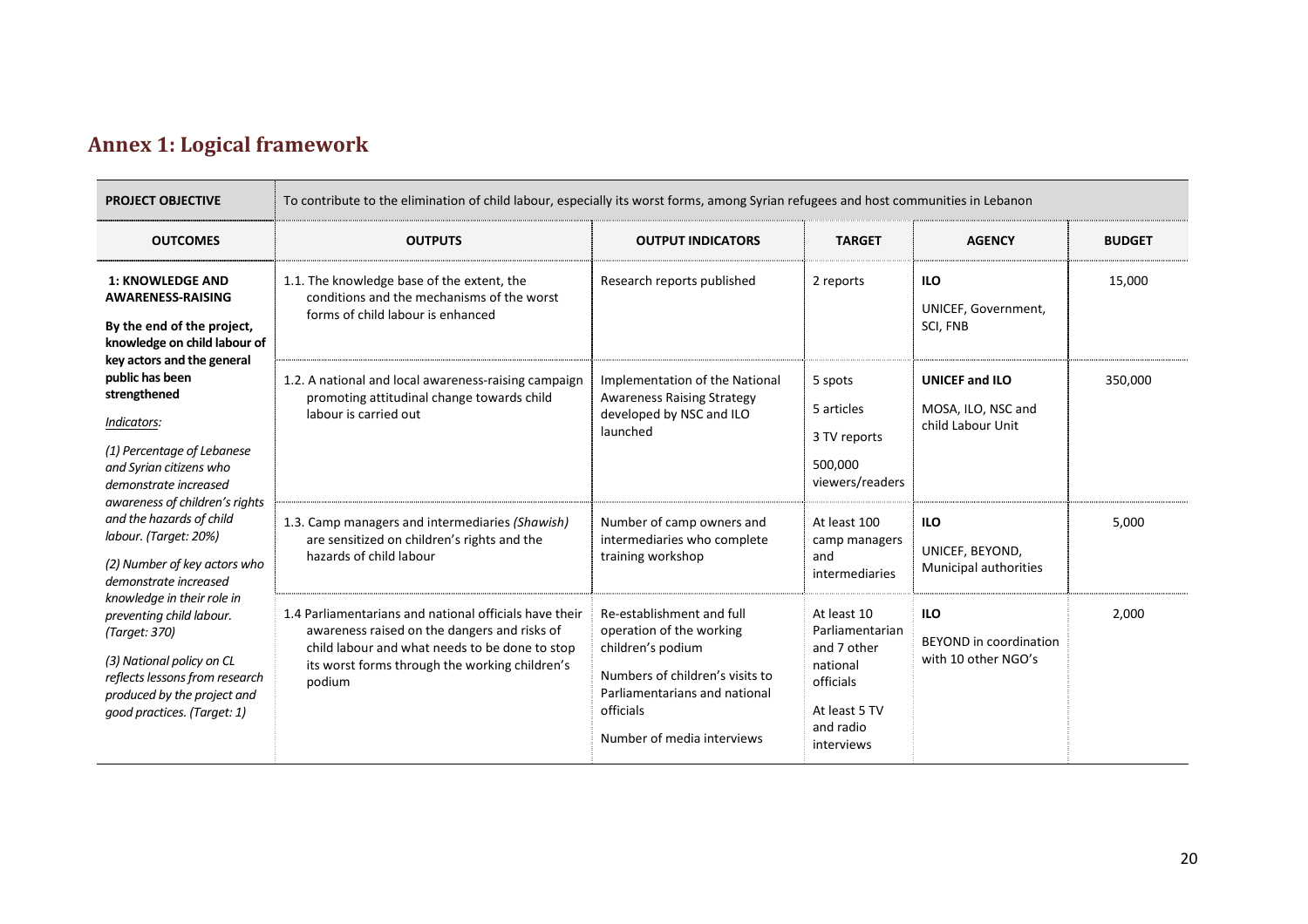|                                                                                                                                                                                                                                                                                                                                                                                                                                         | 1.5 Municipal authorities and employers know the<br>hazards of child labour and understand their<br>responsibility in preventing them                                                                                                           | Number of municipal staff,<br>famers, factory and shop owners,<br>and other employers sensitized          | At least 100<br>staff members<br>At least 50<br>employers          | <b>ILO</b><br>Ministry of Interior,<br>UNICEF, BEYOND,<br>municipal authorities | 5,000   |
|-----------------------------------------------------------------------------------------------------------------------------------------------------------------------------------------------------------------------------------------------------------------------------------------------------------------------------------------------------------------------------------------------------------------------------------------|-------------------------------------------------------------------------------------------------------------------------------------------------------------------------------------------------------------------------------------------------|-----------------------------------------------------------------------------------------------------------|--------------------------------------------------------------------|---------------------------------------------------------------------------------|---------|
|                                                                                                                                                                                                                                                                                                                                                                                                                                         | 1.6. Good practices implemented by the project are<br>documented disseminated                                                                                                                                                                   | Number of good practices<br>documented                                                                    | 15 good<br>practices                                               | <b>ILO</b><br><b>UNICEF</b>                                                     | 20,000  |
| 2: CAPACITY-BUILDING<br>By the end of the project,<br>partners' capacities to<br>address child labour have<br>improved<br>Indicators:<br>(1) Number of partner<br>institutions that have<br>mainstreamed child labour<br>in their work. (Target: 15)<br>(2) Number of previously<br>unemployed adults who<br>work with refugees. (Target:<br>150)<br>(3) Number of adolescents<br>who work as volunteer<br>social workers. (Target: 50) | 2.1. The capacity of the Child Labour Unit at the<br>Ministry of Labour and the National Steering<br>Committee to support the project interventions<br>are enhanced                                                                             | Number of government staff<br>trained                                                                     | 20 staff<br>members                                                | <b>ILO</b><br>UNICEF,                                                           | 60,000  |
|                                                                                                                                                                                                                                                                                                                                                                                                                                         | 2.2. The capacity of grassroots NGOs to respond to<br>child labour has been enhanced                                                                                                                                                            | Number of NGO staff trained on<br>child labour                                                            | 600 staff<br>members                                               | <b>UNICEF</b><br>ILO, BEYOND                                                    | 120,000 |
|                                                                                                                                                                                                                                                                                                                                                                                                                                         | 2.3 Members of the refugee community are enabled<br>to act as child labour monitors                                                                                                                                                             | Number of ITS with community-<br>based child labour monitoring<br>systems in place and operational        | <b>40 ITS</b>                                                      | <b>ILO</b><br>UNICEF, BEYOND                                                    | 10,000  |
|                                                                                                                                                                                                                                                                                                                                                                                                                                         | 2.4. Previously unemployed teachers and university<br>graduates are prepared to work with refugees in<br>different required specializations within camp<br>(e.g. education, health, occupational health and<br>safety)                          | Number of individuals (Lebanese<br>and Syrians) trained to work<br>amongst host and Syrian<br>communities | At least 200<br>individuals (of<br>which at least<br>100 Lebanese) | <b>ILO</b><br>MOL, UNICEF, BEYOND                                               | 100,000 |
|                                                                                                                                                                                                                                                                                                                                                                                                                                         | 2.5. Adolescents from the host communities are<br>prepared to work as volunteer social workers                                                                                                                                                  | Number of Lebanese volunteers<br>placed among Syrian refugee<br>communities                               | 30 volunteers                                                      | <b>UNICEF</b><br>Lebanese Red Cross,<br><b>BEYOND</b>                           | 50,000  |
|                                                                                                                                                                                                                                                                                                                                                                                                                                         | 2.6. The Internal Security Forces Unit to Combat<br>Working Street Children and its related<br>committee within the Ministry of the Interior<br>and Municipalities in coordination with the<br>Municipal police of selected areas have been re- | Unit re-established                                                                                       | N/A                                                                | <b>ILO</b><br>MIM, UNICEF,<br><b>Mouvement Social</b>                           | 1,000   |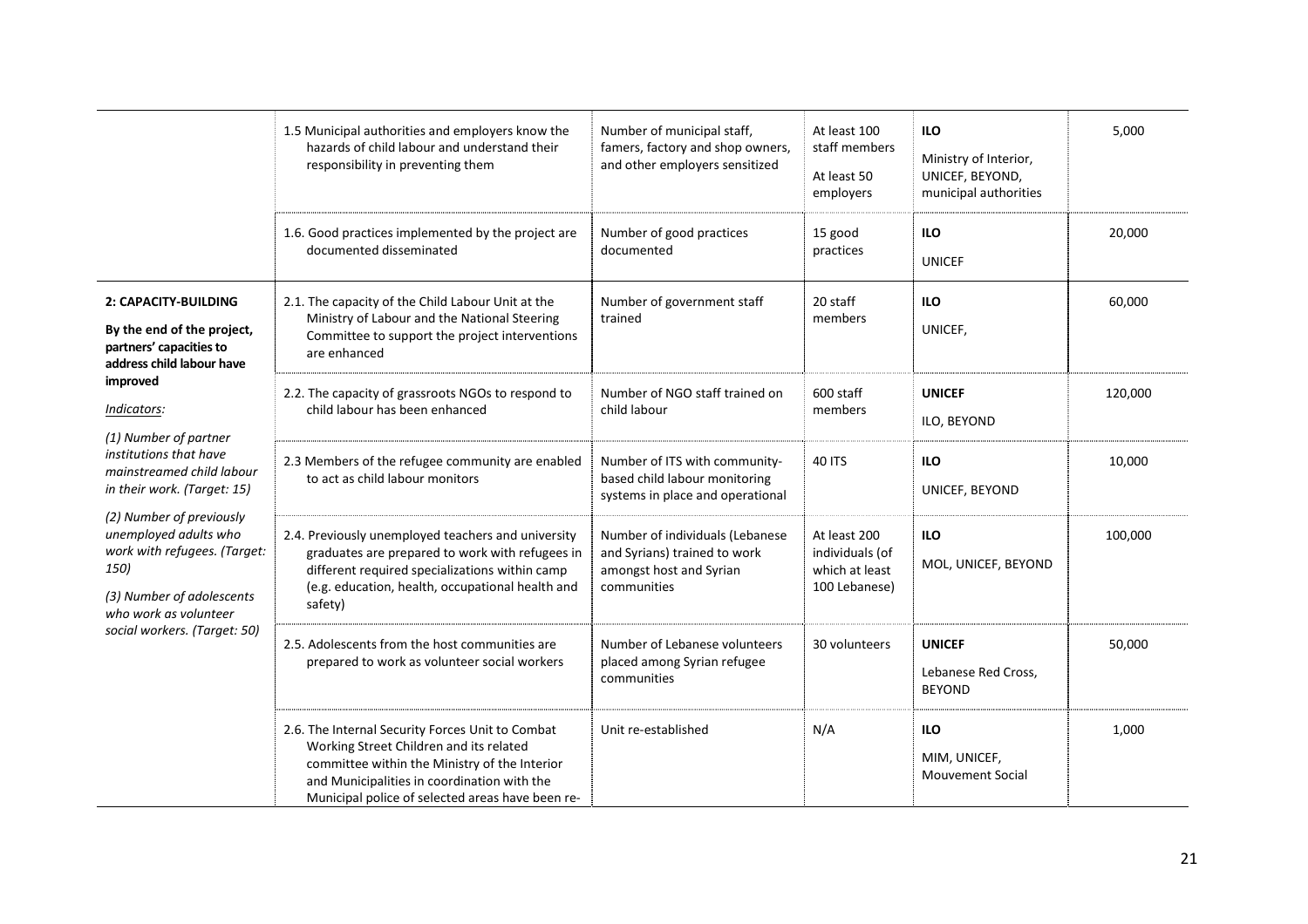|                                                                                                                                                                                                                                                                                                                                                                                                                                                                                                                                                                                                                   | established/established and enabled to respond<br>to child labour from a rights-based perspective                                                                       |                                                                                                                                                    |                                          |                                                                                                       |         |
|-------------------------------------------------------------------------------------------------------------------------------------------------------------------------------------------------------------------------------------------------------------------------------------------------------------------------------------------------------------------------------------------------------------------------------------------------------------------------------------------------------------------------------------------------------------------------------------------------------------------|-------------------------------------------------------------------------------------------------------------------------------------------------------------------------|----------------------------------------------------------------------------------------------------------------------------------------------------|------------------------------------------|-------------------------------------------------------------------------------------------------------|---------|
|                                                                                                                                                                                                                                                                                                                                                                                                                                                                                                                                                                                                                   | 2.7. The capacity of Employers' and Workers'<br>Organizations and their members to address the<br>worst forms of child labour has been enhanced                         | Number of technical ALI staff<br>trained                                                                                                           | 50 staff trained                         | <b>ILO</b><br>Association of Lebanese<br>Industrialists,<br>Mouvement Social,<br>other selected NGO's | 8,000   |
| <b>3: DIRECT SUPPORT</b><br>By the end of the project,<br>integrated and effective<br>responses to fight child<br>labour, especially in its worst<br>forms, are in place<br>Indicators:<br>(1) Number of households<br>that expand their livelihoods<br>alternatives by new or<br>improved livelihoods<br>activities. (Target: 2,000)<br>(2) Number of education<br>initiatives that have<br>mainstreamed child labour<br>issues in their activities.<br>(Target: 100)<br>(3) Number of Social<br>Development Centres that<br>offer comprehensive<br>rehabilitation services for<br>child labourers. (Target: 20) | 3.1. Children involved in or at risk of being involved<br>in the worst forms of child labour are provided<br>with required support at the community and<br>family level | Number of children who<br>benefitted from psycho-social and<br>other support                                                                       | 20,000 children                          | <b>UNICEF</b><br>ILO, BEYOND, MOSA                                                                    | 750,000 |
|                                                                                                                                                                                                                                                                                                                                                                                                                                                                                                                                                                                                                   | 3.2. Child labour issues are integrated in non-formal<br>education activities                                                                                           | Number of non-formal initiatives<br>that use the SCREAM (Supporting<br>Children's Rights through<br>Education, Arts, and the Media)<br>methodology | 50 non-formal<br>schools/initiativ<br>es | <b>ILO</b><br>UNICEF, MEHE, BEYOND                                                                    | 5,000   |
|                                                                                                                                                                                                                                                                                                                                                                                                                                                                                                                                                                                                                   | 3.3. Vulnerable households have access to livelihood<br>opportunities                                                                                                   | Number of participants (adults<br>and adolescents) from vulnerable<br>households directed towards<br>economic empowerment                          | 2,000 adults or<br>adolescents           | <b>ILO</b><br><b>BEYOND</b>                                                                           | 900,000 |
|                                                                                                                                                                                                                                                                                                                                                                                                                                                                                                                                                                                                                   | 3.4. Social Development Centres of the Ministry of<br>Social Affairs serve as community-based centres<br>for children's rehabilitation and family support               | Number of operational Centres<br>that have mainstreamed child<br>labour in their service provision                                                 | 20 Centres                               | <b>UNICEF</b><br>MOSA, ILO                                                                            | 400,000 |